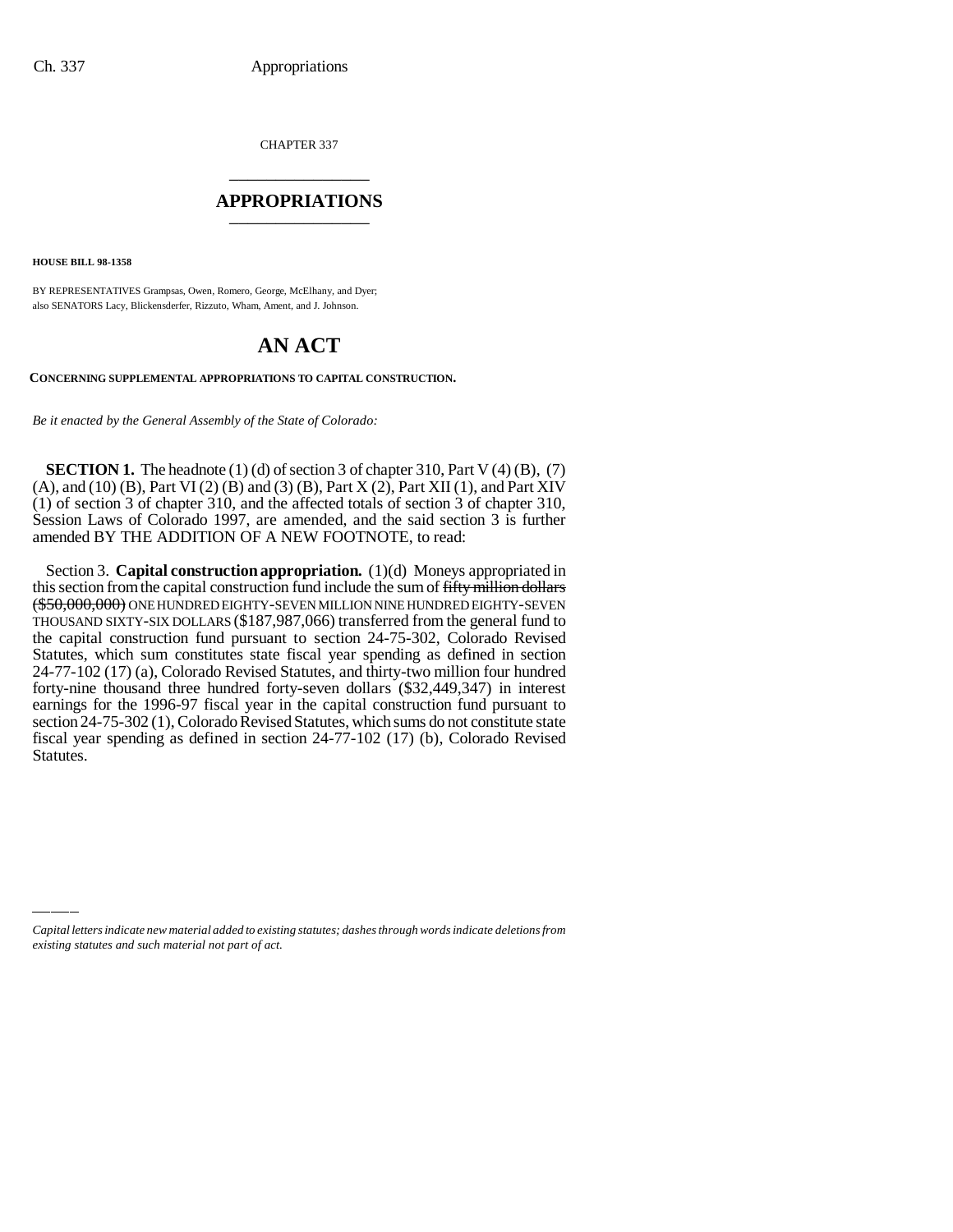|                 |              |                     |                | APPROPRIATION FROM |               |                |
|-----------------|--------------|---------------------|----------------|--------------------|---------------|----------------|
|                 |              |                     | <b>CAPITAL</b> |                    |               |                |
|                 |              | <b>CAPITAL</b>      | CONSTRUCTION   |                    | CASH          |                |
| ITEM &          |              | <b>CONSTRUCTION</b> | <b>FUND</b>    | <b>CASH</b>        | <b>FUNDS</b>  | <b>FEDERAL</b> |
| <b>SUBTOTAL</b> | <b>TOTAL</b> | <b>FUND</b>         | <b>EXEMPT</b>  | <b>FUNDS</b>       | <b>EXEMPT</b> | <b>FUNDS</b>   |
|                 |              |                     |                |                    |               |                |

### **PART V DEPARTMENT OF HIGHER EDUCATION**

| (4) COLORADO STATE UNIVERSITY     |           |                      |           |
|-----------------------------------|-----------|----------------------|-----------|
| (B) Capital Construction Projects |           |                      |           |
| Expansion and Renovation,         |           |                      |           |
| Engineering Building,             |           |                      |           |
| Phase 2                           | 7,500,457 | 7,500,457            |           |
| Purchase of Old Fort              |           |                      |           |
| Collins High School               | 4,300,000 | 4,300,000            |           |
| Classroom and                     |           |                      |           |
| Instructional Laboratories        |           |                      |           |
| Renovations                       | 450,000   | 450,000 <sup>a</sup> |           |
| Bioenvironmental Hazards          |           |                      |           |
| Research Building,                |           |                      |           |
| <b>Foothills Research Campus</b>  | 5,400,000 | 3,900,000 $a$        | 1.500.000 |
|                                   |           |                      |           |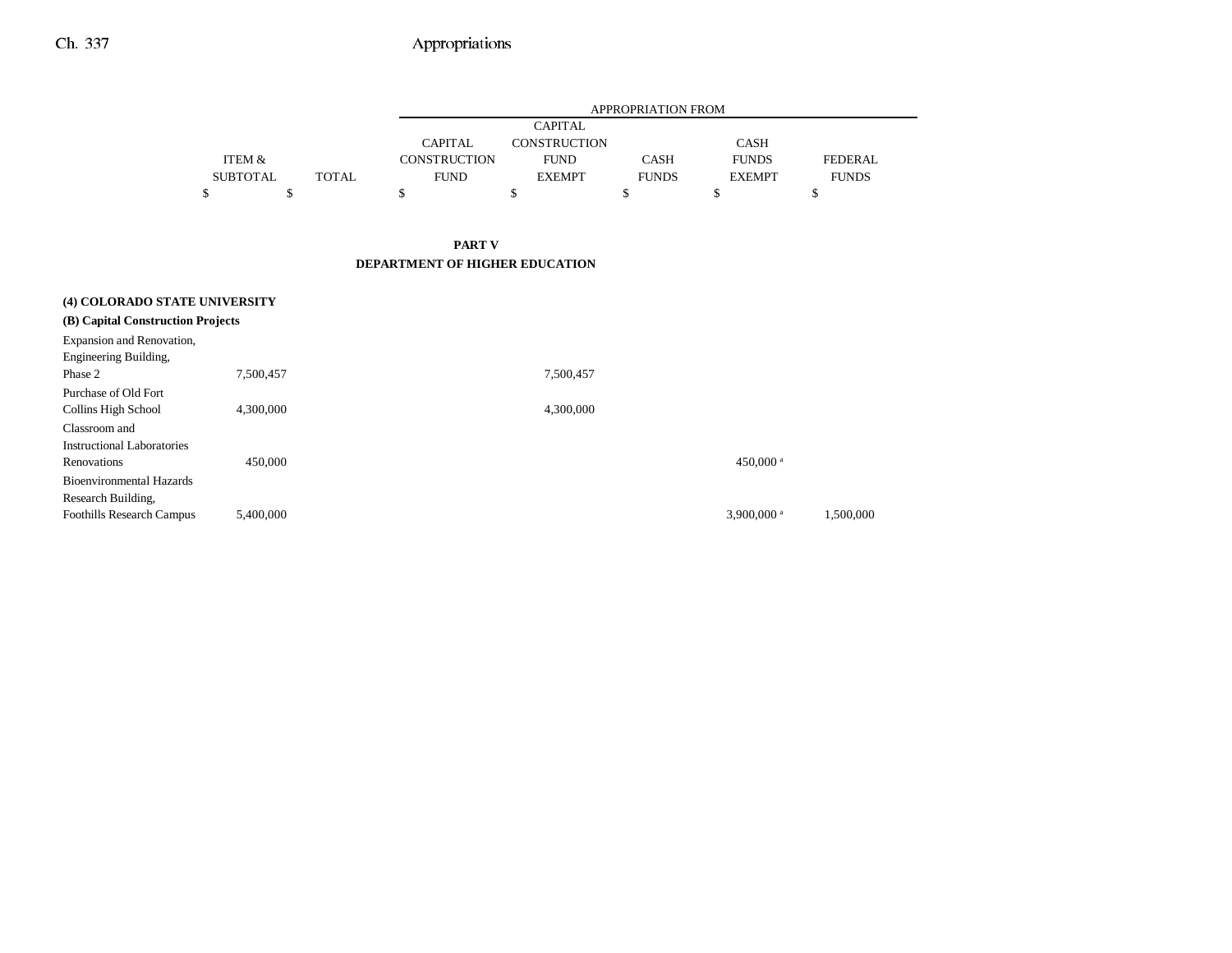| Cooperative Institute for     |           |           |                        |                          |  |
|-------------------------------|-----------|-----------|------------------------|--------------------------|--|
| Research in Atmospheric       |           |           |                        |                          |  |
| <b>Sciences Building</b>      |           |           |                        |                          |  |
| Addition, Foothills           |           |           |                        |                          |  |
| <b>Research Campus</b>        | 440,000   |           |                        | 440,000 <sup>a</sup>     |  |
| Visitor Center Building,      |           |           |                        |                          |  |
| <b>Environmental Learning</b> |           |           |                        |                          |  |
| Center                        | 1,374,543 |           | $683,156$ <sup>b</sup> | $691,387$ <sup>a</sup>   |  |
|                               |           |           | 268,383 <sup>b</sup>   | $1,106,160$ <sup>d</sup> |  |
| <b>Relocation of Animal</b>   |           |           |                        |                          |  |
| Sciences Program, Phase 1     | 1,837,100 | 1,397,100 |                        | 440,000 c                |  |
| Chlorofluorocarbon            |           |           |                        |                          |  |
| Compliance/ Chilled Water     |           |           |                        |                          |  |
| Loop Project, Phase 2         | 2,211,500 | 2,211,500 |                        |                          |  |
| <b>Backflow Prevention</b>    |           |           |                        |                          |  |
| System, Campus                |           |           |                        |                          |  |
| Buildings, Phase 1            | 241,506   | 241,506   |                        |                          |  |
| Animal Holding Facility,      |           |           |                        |                          |  |
| Veterinary Teaching           |           |           |                        |                          |  |
| Hospital                      | 798,100   |           |                        | 798,100 <sup>a</sup>     |  |
| <b>RENOVATION OF GIBBONS</b>  |           |           |                        |                          |  |
| BULDING <sup>2a</sup>         | 400,000   | 400,000   |                        |                          |  |
| <b>RENOVATION OF</b>          |           |           |                        |                          |  |
| <b>OCCUPATIONAL THERAPY</b>   |           |           |                        |                          |  |
| BULDING <sup>2a</sup>         | 200,000   | 200,000   |                        |                          |  |
| <b>RENOVATION OF JOHNSON</b>  |           |           |                        |                          |  |
| HALL <sup>2a</sup>            | 1,400,000 | 1,400,000 |                        |                          |  |
|                               |           |           |                        |                          |  |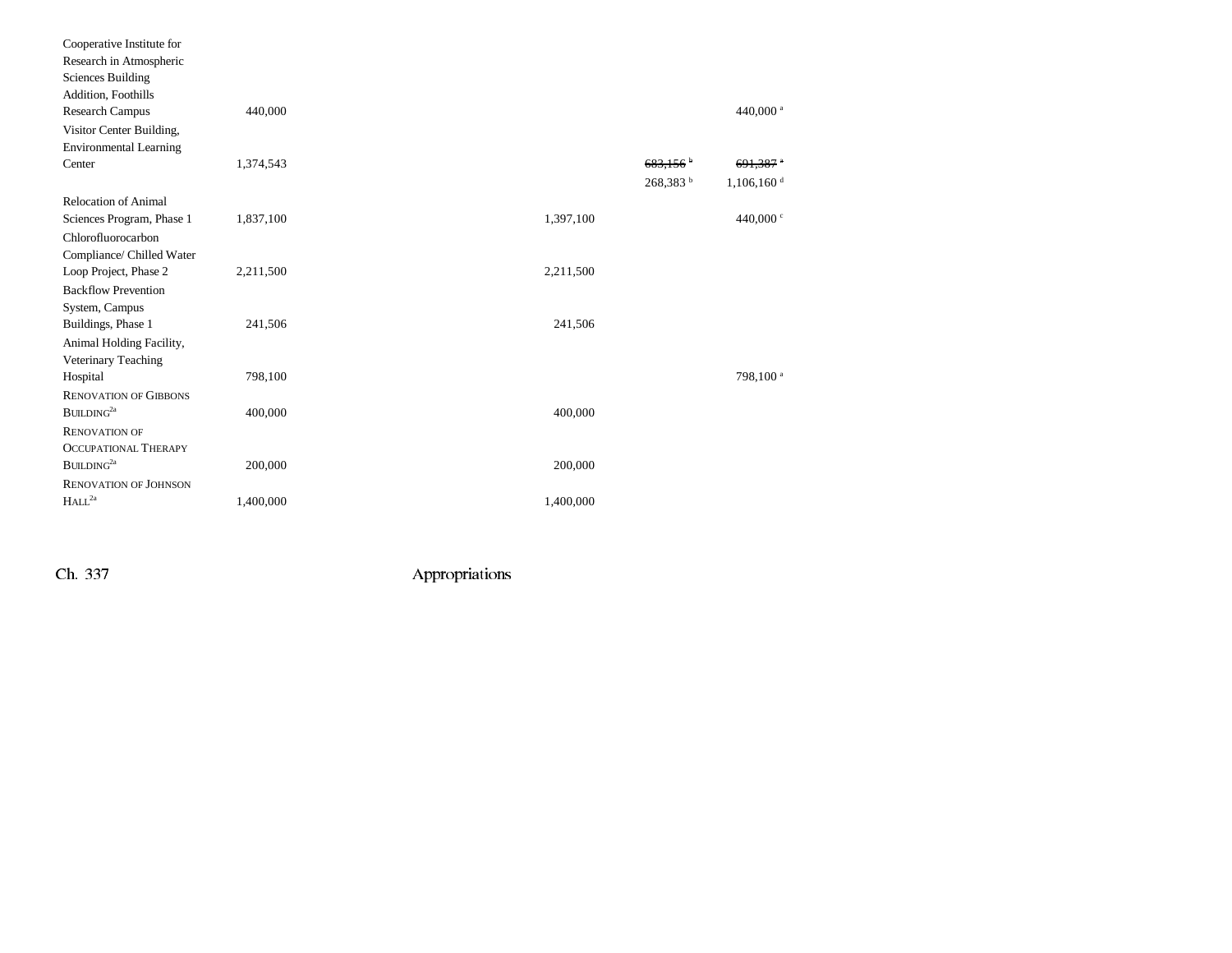|                                                            |                                      |              |                                               |                                                                       | <b>APPROPRIATION FROM</b>   |                                              |                                |
|------------------------------------------------------------|--------------------------------------|--------------|-----------------------------------------------|-----------------------------------------------------------------------|-----------------------------|----------------------------------------------|--------------------------------|
|                                                            | <b>ITEM &amp;</b><br><b>SUBTOTAL</b> | <b>TOTAL</b> | <b>CAPITAL</b><br>CONSTRUCTION<br><b>FUND</b> | <b>CAPITAL</b><br><b>CONSTRUCTION</b><br><b>FUND</b><br><b>EXEMPT</b> | <b>CASH</b><br><b>FUNDS</b> | <b>CASH</b><br><b>FUNDS</b><br><b>EXEMPT</b> | <b>FEDERAL</b><br><b>FUNDS</b> |
|                                                            | \$<br>\$                             |              | \$                                            | \$                                                                    | \$                          | \$                                           | \$                             |
|                                                            |                                      |              |                                               |                                                                       |                             |                                              |                                |
| <b>RENOVATION OF STUDENT</b>                               |                                      |              |                                               |                                                                       |                             |                                              |                                |
| <b>HEALTH CENTER AND</b><br><b>GREEN HALL<sup>2a</sup></b> | 550,000                              |              |                                               | 550,000                                                               |                             |                                              |                                |
| <b>RENOVATION OF SOUTH</b>                                 |                                      |              |                                               |                                                                       |                             |                                              |                                |
| COLLEGE GYM <sup>2a</sup>                                  | 150,000                              |              |                                               | 150,000                                                               |                             |                                              |                                |
| <b>ACADEMIC</b>                                            |                                      |              |                                               |                                                                       |                             |                                              |                                |
| <b>RECONFIGURATION OF</b>                                  |                                      |              |                                               |                                                                       |                             |                                              |                                |
| EDDY HALL <sup>2a</sup>                                    | 850,000                              |              |                                               | 850,000                                                               |                             |                                              |                                |
| <b>ACADEMIC</b>                                            |                                      |              |                                               |                                                                       |                             |                                              |                                |
| <b>RECONFIGURATION OF</b>                                  |                                      |              |                                               |                                                                       |                             |                                              |                                |
| EDUCATION BUILDING <sup>2a</sup>                           | 400,000                              |              |                                               | 400,000                                                               |                             |                                              |                                |
| <b>IMPROVEMENT OF CAMPUS</b><br>ROADS, STREETS,            |                                      |              |                                               |                                                                       |                             |                                              |                                |
| CIRCULATION, AND                                           |                                      |              |                                               |                                                                       |                             |                                              |                                |
| LANDSCAPING <sup>2a</sup>                                  | 286,000                              |              |                                               | 286,000                                                               |                             |                                              |                                |
| <b>CAMPUS-WIDE WATER</b>                                   |                                      |              |                                               |                                                                       |                             |                                              |                                |
| MITIGATION <sup>2a</sup>                                   | 2,500,000                            |              |                                               | 625,000 $^{\circ}$                                                    |                             |                                              | 1,875,000                      |
| SITE/BUILDING-SPECIFIC                                     |                                      |              |                                               |                                                                       |                             |                                              |                                |
| WATER MITIGATION <sup>2a</sup>                             | 125,000                              |              |                                               | 125,000                                                               |                             |                                              |                                |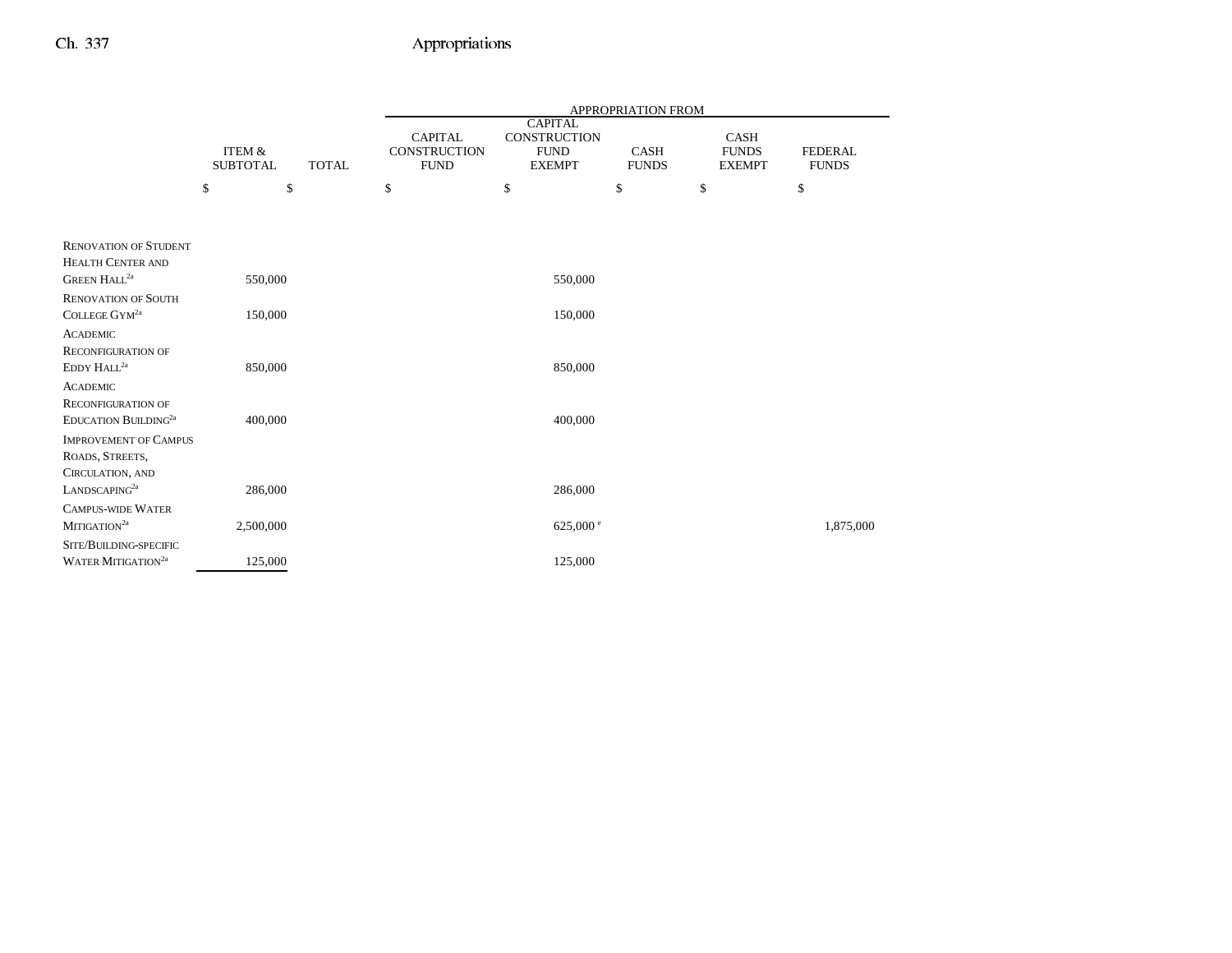24,553,206

31,414,206

29,798,152 36,659,152

a These amounts shall come from exempt institutional sources and are shown here for informational purposes only. Therefore, they shall not be accounted for in the State's Capital Construction Fund and the limitations on encumbrance timeliness and use of internal workforce do not apply.

<sup>b</sup> Of this amount, \$414,773 shall be from the Department of Natural Resources, Division of Parks and Outdoor Recreation, and \$268,383 THIS AMOUNT shall be from the Fort Collins Convention and Visitors Center.

c This amount shall be from the sale of the Rigden Farm property.

d OF THIS AMOUNT, \$691,387 SHALL BE FROM EXEMPT INSTITUTIONAL SOURCES AND IS SHOWN HERE FOR INFORMATIONAL PURPOSES ONLY. THEREFORE, THIS AMOUNT SHALL NOT BE ACCOUNTED FOR IN THE STATE'S CAPITAL CONSTRUCTION FUND AND THE LIMITATIONS ON ENCUMBRANCE TIMELINESS AND USE OF INTERNAL WORKFORCE DO NOT APPLY. THE REMAINING \$414,773 SHALL BE FROM THE LOTTERY PROCEEDS RECEIVED BY THE DIVISION OF PARKS AND OUTDOOR RECREATION IN THE DEPARTMENT OF NATURAL RESOURCES.

<sup>e</sup> This appropriation represents a state match for possible federal funds made available by the Federal Emergency Management Agency. These funds SHALL NOT BE EXPENDED UNLESS COLORADO STATE UNIVERSITY RECEIVES A FEDERAL GRANT OF AT LEAST \$1,875,000 FOR THIS PROJECT.

#### **(7) UNIVERSITY OF COLORADO AT BOULDER**

#### **(A) Controlled Maintenance Projects**

| Repair/Replace Central     |         |
|----------------------------|---------|
| Steam Distribution System, |         |
| Phases 7B and 8A           | 705.184 |
| Repair/Replace Secondary   |         |
| Electrical System, Campus  |         |
| Buildings, Phase 6         | 400,000 |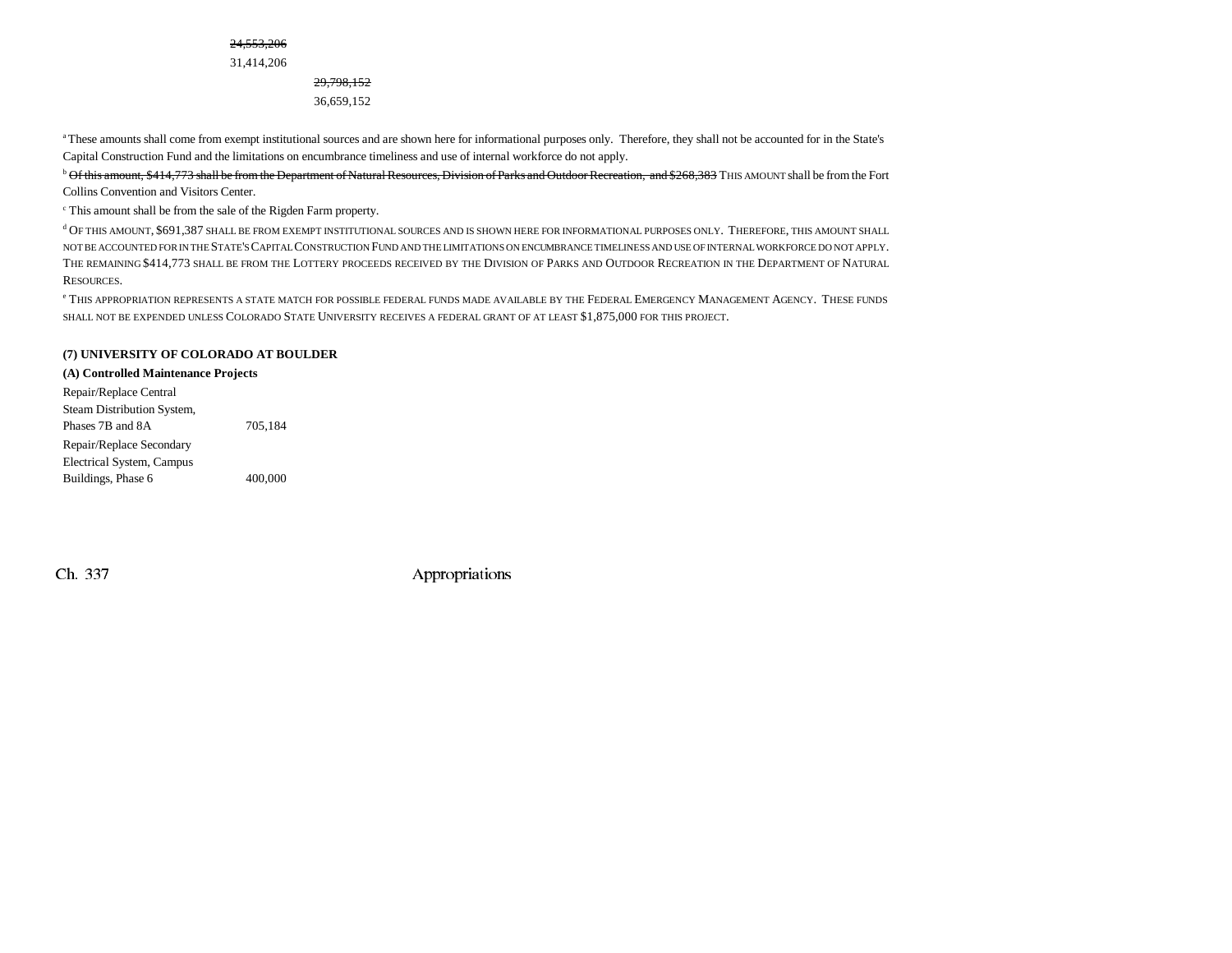|                                                                           |                                      |              |                                                      |                                                                       | APPROPRIATION FROM          |                                       |                                |
|---------------------------------------------------------------------------|--------------------------------------|--------------|------------------------------------------------------|-----------------------------------------------------------------------|-----------------------------|---------------------------------------|--------------------------------|
|                                                                           | <b>ITEM &amp;</b><br><b>SUBTOTAL</b> | <b>TOTAL</b> | <b>CAPITAL</b><br><b>CONSTRUCTION</b><br><b>FUND</b> | <b>CAPITAL</b><br><b>CONSTRUCTION</b><br><b>FUND</b><br><b>EXEMPT</b> | <b>CASH</b><br><b>FUNDS</b> | CASH<br><b>FUNDS</b><br><b>EXEMPT</b> | <b>FEDERAL</b><br><b>FUNDS</b> |
|                                                                           | \$<br>\$                             |              | \$                                                   | \$                                                                    | \$                          | \$                                    | \$                             |
|                                                                           |                                      |              |                                                      |                                                                       |                             |                                       |                                |
| Repair/Replace Fire Alarm<br>Systems, Campus<br>Buildings, Phases 7B and  |                                      |              |                                                      |                                                                       |                             |                                       |                                |
| <b>8A</b>                                                                 | 380,400                              |              |                                                      |                                                                       |                             |                                       |                                |
| Repair/Replace Air<br>Handling System, Campus<br>Buildings, Phase 6A and  |                                      |              |                                                      |                                                                       |                             |                                       |                                |
| 6B                                                                        | 473,336                              |              |                                                      |                                                                       |                             |                                       |                                |
| Repair/Replace<br>Deteriorated Roofs,<br>Campus Buildings,                |                                      |              |                                                      |                                                                       |                             |                                       |                                |
| Phase 8<br>Repair/Replace Exit and                                        | 393,241                              |              |                                                      |                                                                       |                             |                                       |                                |
| Emergency Lighting,<br><b>Campus Buildings</b>                            | 211,750                              |              |                                                      |                                                                       |                             |                                       |                                |
| Repair/Replace Heating<br>and Cooling Systems,<br>Campus Buildings, Phase |                                      |              |                                                      |                                                                       |                             |                                       |                                |
| $\overline{c}$                                                            | 316,387                              |              |                                                      |                                                                       |                             |                                       |                                |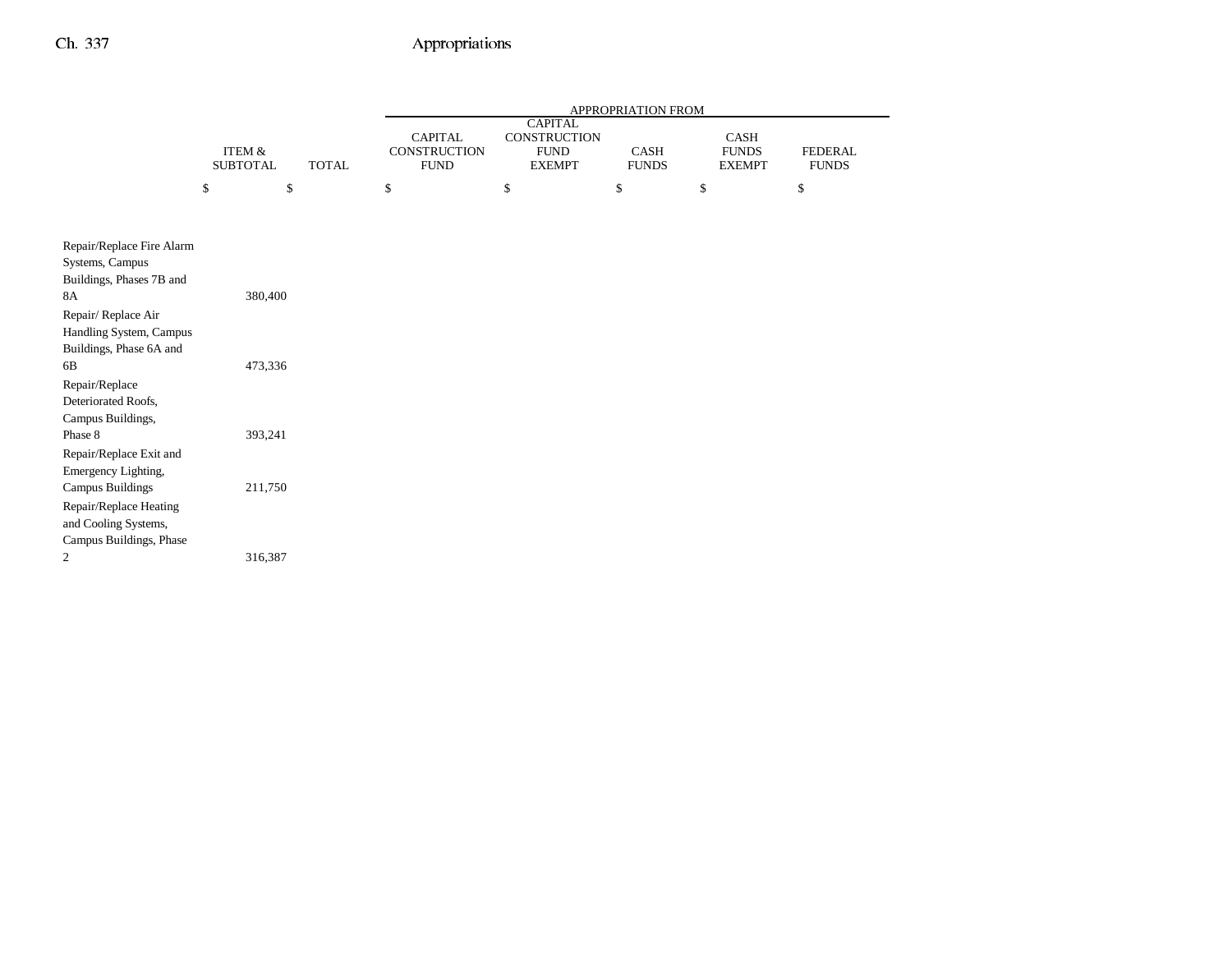| Remove Deteriorated Oil    |           |           |                        |
|----------------------------|-----------|-----------|------------------------|
| Storage Tanks, Heating     |           |           |                        |
| Plant                      | 1,245,600 |           |                        |
| Repair/Replace Central     |           |           |                        |
| Compressed Air System,     |           |           |                        |
| Campus Buildings, Phase    |           |           |                        |
| 1                          | 312,000   |           |                        |
| Repair/Replace             |           |           |                        |
| <b>Deteriorated Tunnel</b> |           |           |                        |
| Utilities, Phase 1         | 170,000   |           |                        |
| <b>MUENZINGER DECK</b>     |           |           |                        |
| REPLACEMENT                | 1,515,600 |           |                        |
|                            | 4,607,898 |           | 4,607,898 <sup>a</sup> |
|                            | 6,123,498 | 1,365,600 | $150,000^{\mathrm{b}}$ |
|                            |           |           |                        |

a This amount shall be from interest earnings in the Controlled Maintenance Trust Fund.

 $^{\rm b}$  This amount shall be from various sources of exempt cash within the University.

#### 36,314,563

37,830,163

### **(10) UNIVERSITY OF COLORADO HEALTH SCIENCES CENTER**

**(B) Capital Construction Projects**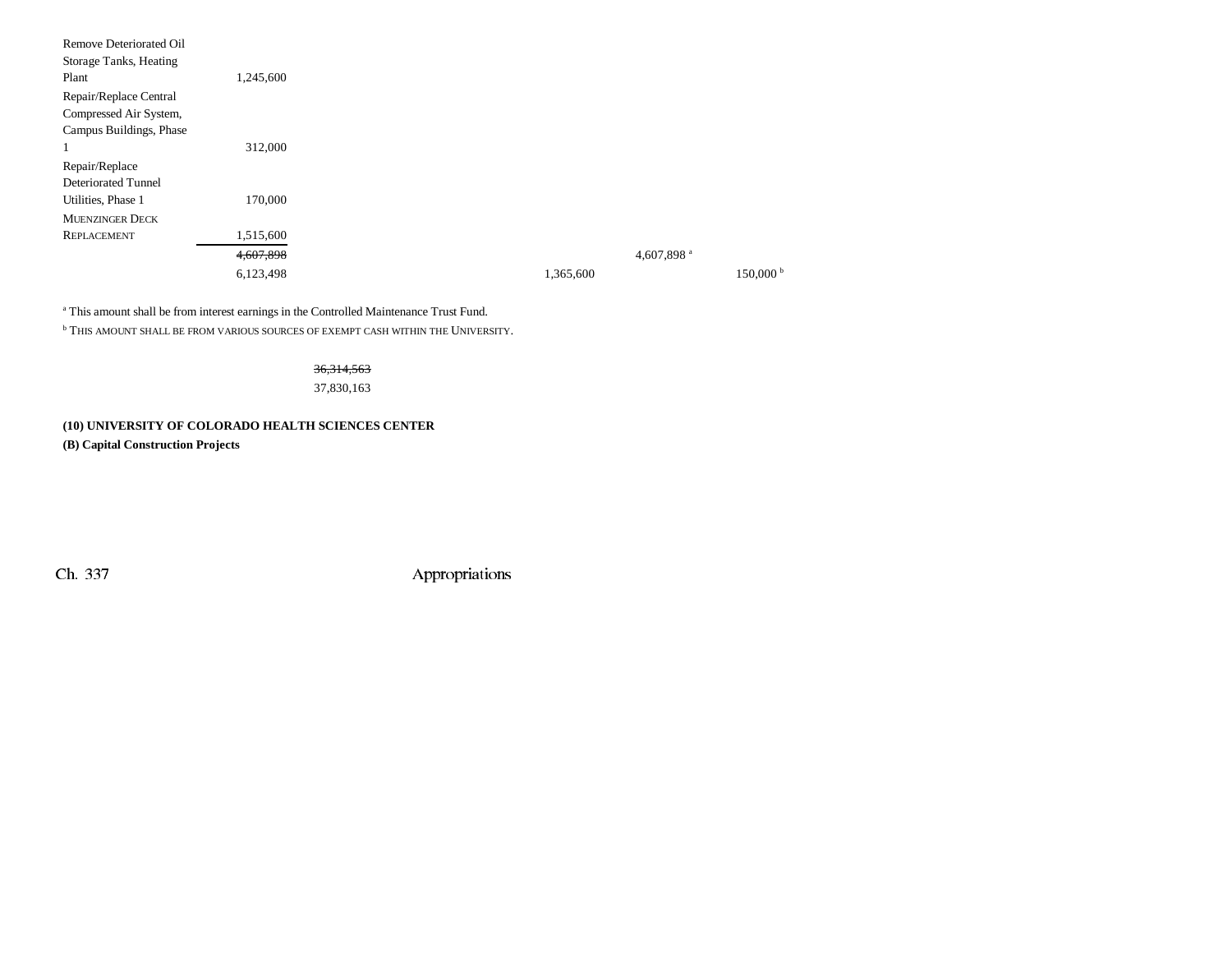|                                                                                                                                                                                                                                                                                                                               |                                      |                        |                                                      |                                                                       | APPROPRIATION FROM   |                                       |                                |
|-------------------------------------------------------------------------------------------------------------------------------------------------------------------------------------------------------------------------------------------------------------------------------------------------------------------------------|--------------------------------------|------------------------|------------------------------------------------------|-----------------------------------------------------------------------|----------------------|---------------------------------------|--------------------------------|
|                                                                                                                                                                                                                                                                                                                               | <b>ITEM &amp;</b><br><b>SUBTOTAL</b> | <b>TOTAL</b>           | <b>CAPITAL</b><br><b>CONSTRUCTION</b><br><b>FUND</b> | <b>CAPITAL</b><br><b>CONSTRUCTION</b><br><b>FUND</b><br><b>EXEMPT</b> | CASH<br><b>FUNDS</b> | CASH<br><b>FUNDS</b><br><b>EXEMPT</b> | <b>FEDERAL</b><br><b>FUNDS</b> |
|                                                                                                                                                                                                                                                                                                                               | \$                                   | \$                     | \$                                                   | \$                                                                    | \$                   | \$                                    | \$                             |
|                                                                                                                                                                                                                                                                                                                               |                                      |                        |                                                      |                                                                       |                      |                                       |                                |
| <b>Addition and Renovation</b><br>of Space for the Relocation<br>and Expansion of the Child<br>Health Associate and<br>Physician Assistant<br>Programs<br>Replacement of<br>Chlorofluorocarbons,<br><b>Campus Buildings</b><br><b>Backflow Prevention</b><br>System, Campus Buildings<br>NUCLEAR MAGNETIC<br><b>RESONANCE</b> | 651,772<br>510,500<br>765,750        |                        |                                                      |                                                                       |                      |                                       |                                |
| <b>SPECTROSCOPY CENTER</b>                                                                                                                                                                                                                                                                                                    | 320,000                              |                        |                                                      |                                                                       |                      |                                       |                                |
|                                                                                                                                                                                                                                                                                                                               | 1,928,022                            |                        |                                                      | 1,928,022                                                             |                      |                                       |                                |
|                                                                                                                                                                                                                                                                                                                               | 2,248,022                            | 4.724.952<br>5,044,952 |                                                      |                                                                       |                      | 320,000 <sup>a</sup>                  |                                |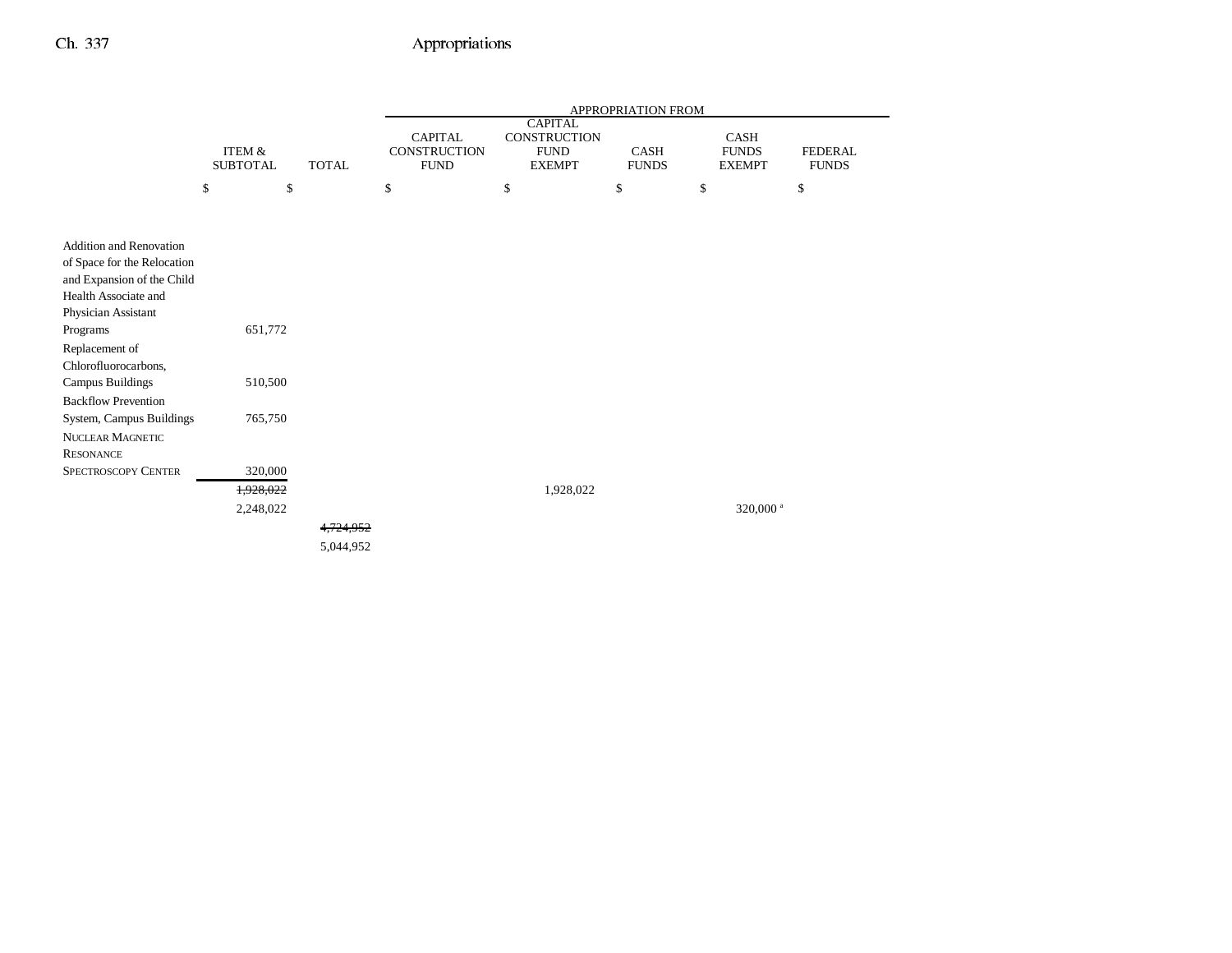a THIS AMOUNT SHALL COME FROM EXEMPT INSTITUTIONAL SOURCES AND IS SHOWN HERE FOR INFORMATIONAL PURPOSES ONLY. THEREFORE, IT SHALL NOT BE ACCOUNTED FOR IN THE STATE'S CAPITAL CONSTRUCTION FUND AND THE LIMITATIONS ON ENCUMBRANCE TIMELINESS AND USE OF INTERNAL WORKFORCE DO NOT APPLY. THIS AMOUNTIS AFFILIATED WITH THE NUCLEAR MAGNETIC RESONANCE SPECTROSCOPY CENTER.

| <b>TOTALS PART V</b>              |           |               |                                     |               |              |              |             |
|-----------------------------------|-----------|---------------|-------------------------------------|---------------|--------------|--------------|-------------|
| (HIGHER                           |           |               |                                     |               |              |              |             |
| <b>EDUCATION</b> )                |           | \$155,291,677 |                                     | \$109,332,804 | \$11,333,156 | \$33,125,717 | \$1,500,000 |
|                                   |           | \$163,988,277 |                                     | \$115,684,404 | \$10,918,383 | \$34,010,490 | \$3,375,000 |
|                                   |           |               | <b>PART VI</b>                      |               |              |              |             |
|                                   |           |               | <b>DEPARTMENT OF HUMAN SERVICES</b> |               |              |              |             |
| (2) DIVISION OF YOUTH             |           |               |                                     |               |              |              |             |
| <b>CORRECTIONS</b>                |           |               |                                     |               |              |              |             |
| (B) Capital Construction Projects |           |               |                                     |               |              |              |             |
| Multipurpose Facility in          |           |               |                                     |               |              |              |             |
| Southwest Colorado, Phase         |           |               |                                     |               |              |              |             |
|                                   | 443,835   |               |                                     | 443,835       |              |              |             |
| Construction of a 120-bed         |           |               |                                     |               |              |              |             |
| Juvenile Detention Facility       |           |               |                                     |               |              |              |             |
| in the City and County of         |           |               |                                     |               |              |              |             |
| Denver, Phase 2                   | 4,727,500 |               |                                     | 4,727,500     |              |              |             |
|                                   | 29,245    |               |                                     | 29,245        |              |              |             |
|                                   |           | 600 524       |                                     |               |              |              |             |
|                                   |           |               |                                     |               |              |              |             |

910,280

#### **(3) OFFICE OF HEALTH AND REHABILITATION**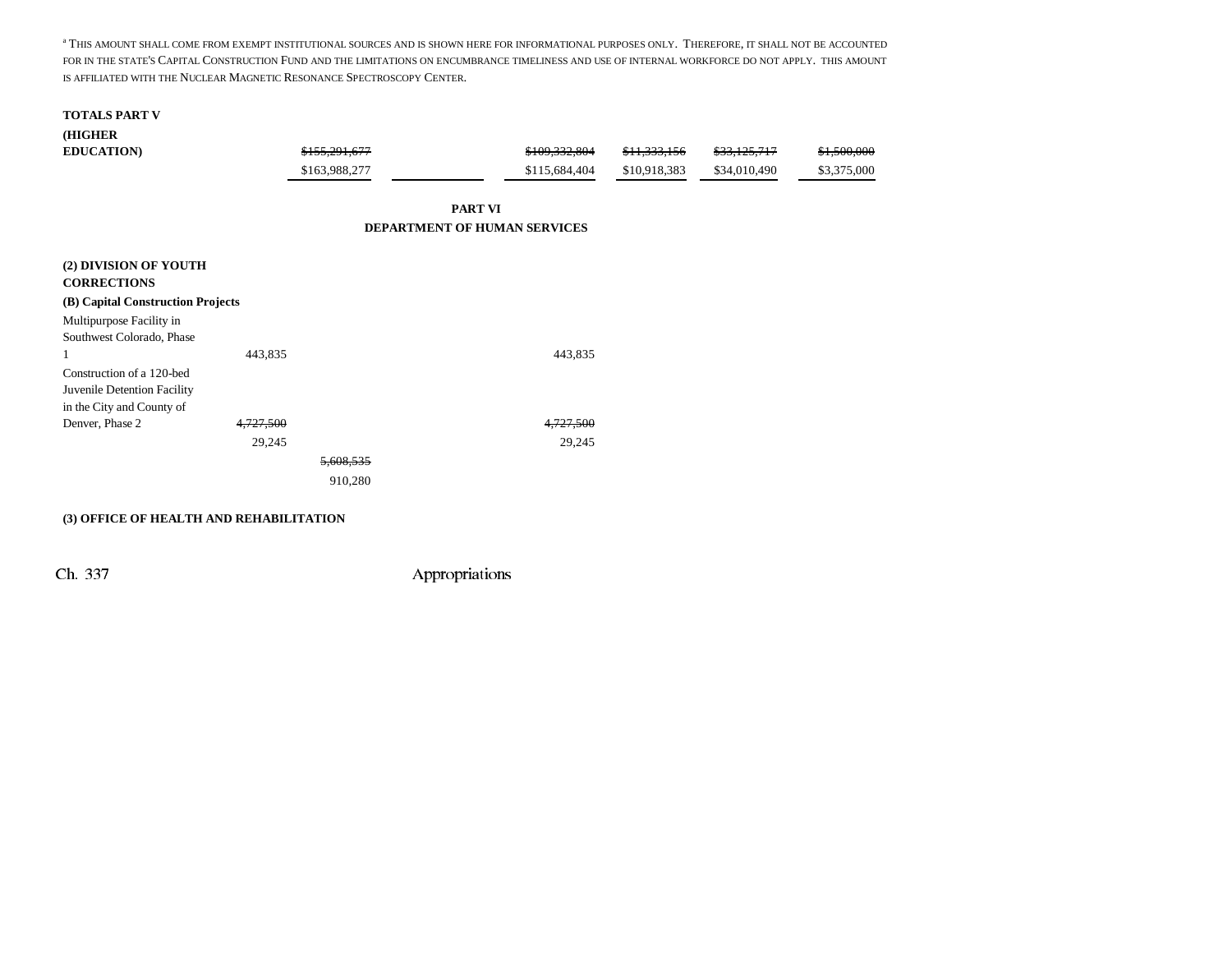|                                   |                                      |              |                                               |                                                                       | APPROPRIATION FROM          |                                              |                                |
|-----------------------------------|--------------------------------------|--------------|-----------------------------------------------|-----------------------------------------------------------------------|-----------------------------|----------------------------------------------|--------------------------------|
|                                   | <b>ITEM &amp;</b><br><b>SUBTOTAL</b> | <b>TOTAL</b> | <b>CAPITAL</b><br>CONSTRUCTION<br><b>FUND</b> | <b>CAPITAL</b><br><b>CONSTRUCTION</b><br><b>FUND</b><br><b>EXEMPT</b> | <b>CASH</b><br><b>FUNDS</b> | <b>CASH</b><br><b>FUNDS</b><br><b>EXEMPT</b> | <b>FEDERAL</b><br><b>FUNDS</b> |
|                                   | \$                                   | \$           | \$                                            | \$                                                                    | \$                          | \$                                           | \$                             |
|                                   |                                      |              |                                               |                                                                       |                             |                                              |                                |
| (B) Capital Construction Projects |                                      |              |                                               |                                                                       |                             |                                              |                                |
| Deficiency and Group              |                                      |              |                                               |                                                                       |                             |                                              |                                |
| Home Improvements,                |                                      |              |                                               |                                                                       |                             |                                              |                                |
| <b>Grand Junction Regional</b>    |                                      |              |                                               |                                                                       |                             |                                              |                                |
| Center, Phase 2                   | 529,389                              |              |                                               |                                                                       |                             |                                              |                                |
| Remodel Cafeteria, State          |                                      |              |                                               |                                                                       |                             |                                              |                                |
| Capitol <sup>5a</sup>             | 149,352                              |              |                                               |                                                                       |                             |                                              |                                |
|                                   | 200,606                              |              |                                               |                                                                       |                             |                                              |                                |
| Renovate Laundry, Grand           |                                      |              |                                               |                                                                       |                             |                                              |                                |
| Junction Regional Center          | 674,740                              |              |                                               |                                                                       |                             |                                              |                                |
|                                   | 1,353,481                            |              |                                               | 1,235,941                                                             |                             |                                              | 117,540                        |
|                                   | 1,404,735                            |              |                                               | 1,246,858                                                             |                             |                                              | 157,877                        |
|                                   |                                      | 4,001,481    |                                               |                                                                       |                             |                                              |                                |
|                                   |                                      | 4,052,735    |                                               |                                                                       |                             |                                              |                                |
|                                   |                                      |              |                                               |                                                                       |                             |                                              |                                |
| <b>TOTALS PART VI</b>             |                                      |              |                                               |                                                                       |                             |                                              |                                |
| (HUMAN SERVICES)                  |                                      | \$11,526,754 |                                               | \$10,261,822                                                          | \$39,223                    | \$463,036                                    | \$762,673                      |
|                                   |                                      | \$6,879,753  |                                               | \$5,574,484                                                           |                             |                                              | \$803,010                      |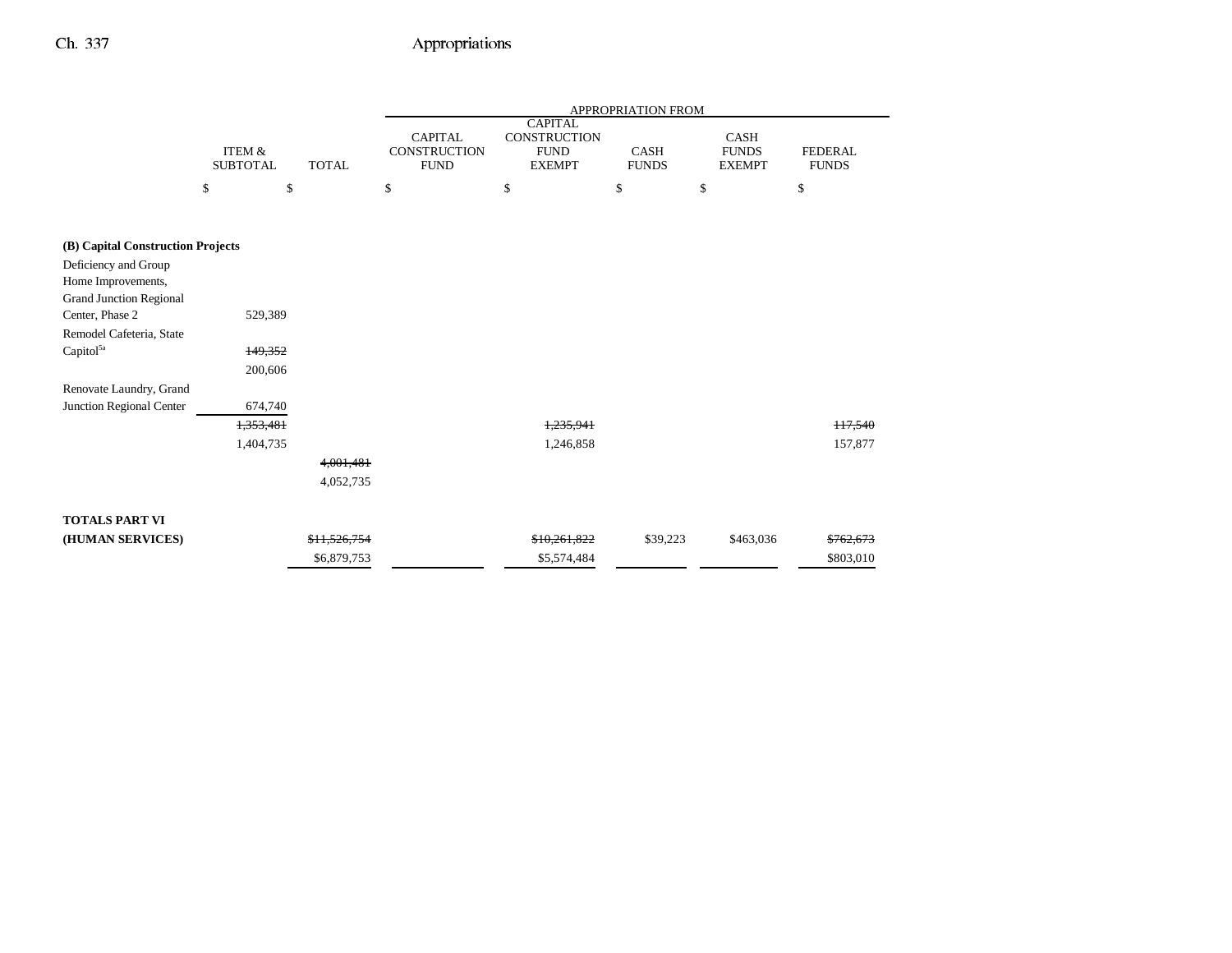### **PART X DEPARTMENT OF PERSONNEL**

### **(2) CONTROLLED MAINTENANCE PROJECTS**

| <b>Emergency Fund</b>             | 950,000   | 950,000   |                       |
|-----------------------------------|-----------|-----------|-----------------------|
|                                   | 1,463,892 | 1,463,892 |                       |
| Structural Analysis and           |           |           |                       |
| Repairs of 1551 Sherman           |           |           |                       |
| Street Parking Garage,            |           |           |                       |
| <b>Capitol Complex Facilities</b> | 54,200    |           | $54,200$ <sup>a</sup> |
| Repair/Replace HVAC               |           |           |                       |
| Equipment, North Campus           |           |           |                       |
| Buildings, Phase 1                | 267,220   | 267,220   |                       |
| Upgrade Electrical                |           |           |                       |
| Systems, Centennial               |           |           |                       |
| <b>Building</b>                   | 132,050   | 132,050   |                       |
| Replace Emergency                 |           |           |                       |
| Generators on                     |           |           |                       |
| Telecommunications                |           |           |                       |
| Buildings, Phase 2                | 68,000    | 68,000    |                       |
| Repair Roof and Roof              |           |           |                       |
| Moisture Testing and              |           |           |                       |
| Analysis, 700 Kipling             |           |           |                       |
| <b>Street Building</b>            | 180,200   | 180,200   |                       |
| Repair/Replace Roofs,             |           |           |                       |
| Telecommunications                |           |           |                       |
| Buildings, Phase 2                | 39,000    | 39,000    |                       |
|                                   |           |           |                       |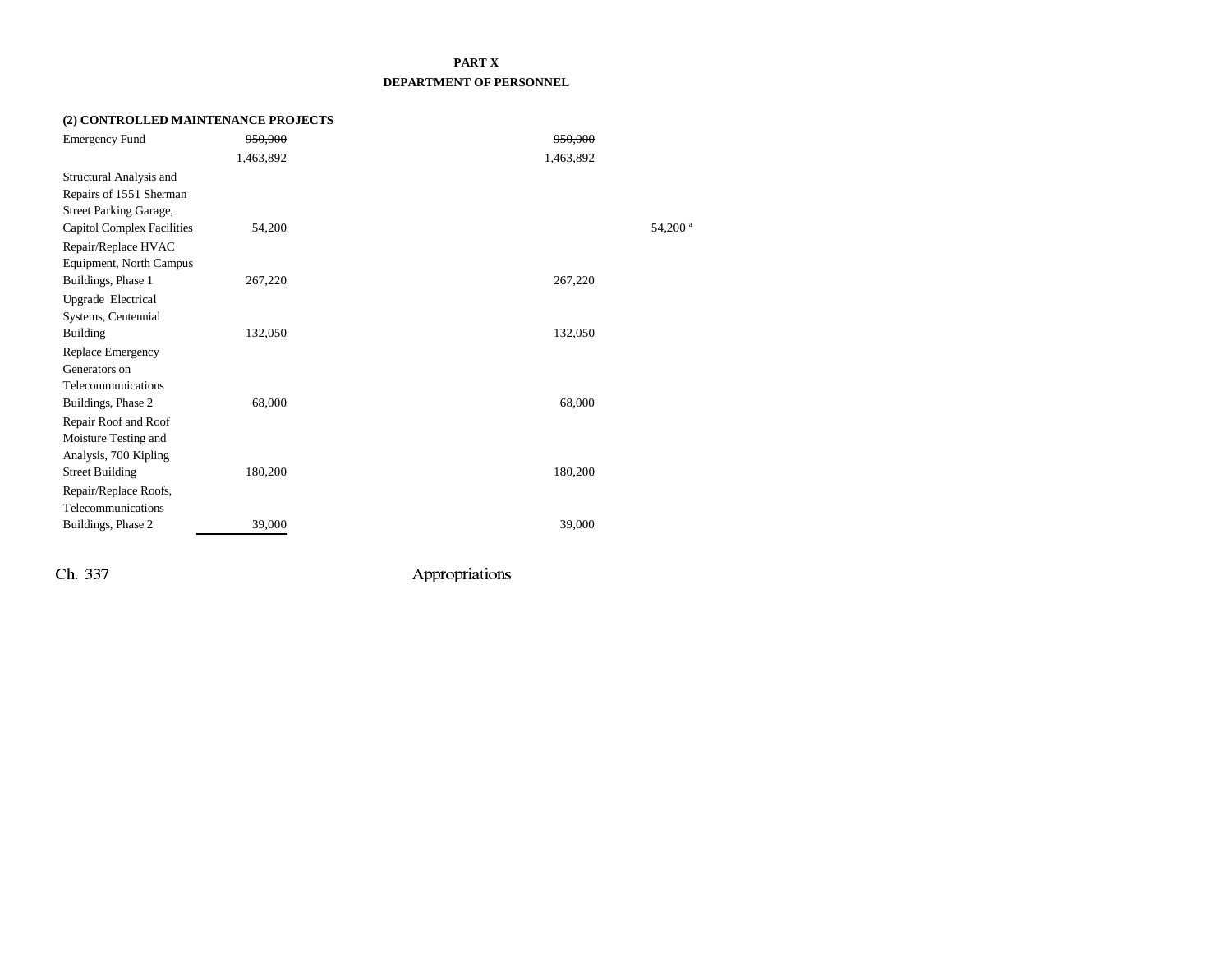|                                                                  |                                           |    |                                                      | <b>APPROPRIATION FROM</b><br><b>CAPITAL</b>         |    |                             |          |                                       |                                |    |
|------------------------------------------------------------------|-------------------------------------------|----|------------------------------------------------------|-----------------------------------------------------|----|-----------------------------|----------|---------------------------------------|--------------------------------|----|
|                                                                  | ITEM &<br><b>TOTAL</b><br><b>SUBTOTAL</b> |    | <b>CAPITAL</b><br><b>CONSTRUCTION</b><br><b>FUND</b> | <b>CONSTRUCTION</b><br><b>FUND</b><br><b>EXEMPT</b> |    | <b>CASH</b><br><b>FUNDS</b> |          | CASH<br><b>FUNDS</b><br><b>EXEMPT</b> | <b>FEDERAL</b><br><b>FUNDS</b> |    |
|                                                                  | \$                                        | \$ |                                                      | \$                                                  | \$ |                             | \$       | \$                                    |                                | \$ |
|                                                                  |                                           |    | 1,690,670                                            |                                                     |    |                             |          |                                       |                                |    |
|                                                                  |                                           |    | 2,204,562                                            |                                                     |    |                             |          |                                       |                                |    |
| <sup>a</sup> This amount shall be from capitol parking receipts. |                                           |    |                                                      |                                                     |    |                             |          |                                       |                                |    |
| <b>TOTALS PART X</b>                                             |                                           |    |                                                      |                                                     |    |                             |          |                                       |                                |    |
| (PERSONNEL)                                                      |                                           |    | \$35,777,656                                         |                                                     |    | \$34,169,389                | \$54,200 |                                       | $$1,554,067$ <sup>a</sup>      |    |
|                                                                  |                                           |    | \$36,291,548                                         |                                                     |    | \$34,683,281                |          |                                       |                                |    |

#### **PART XII DEPARTMENT OF PUBLIC SAFETY**

**(1) CAPITAL CONSTRUCTION PROJECTS** Laboratory Renovation, 690 Kipling Street, Phase 1 239,052 239,052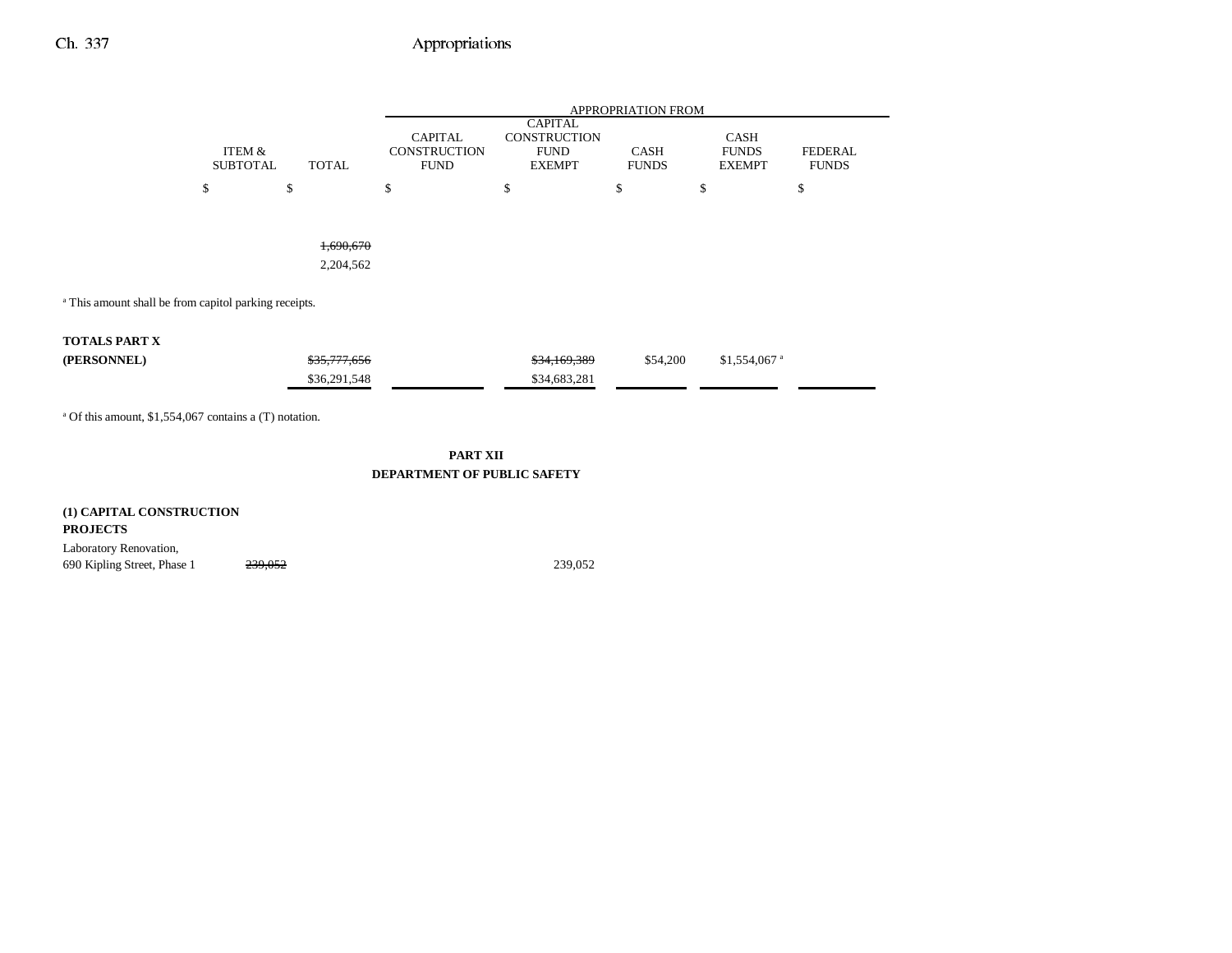|                                  | 294,785   |           |           | 55,733 <sup>b</sup>    |
|----------------------------------|-----------|-----------|-----------|------------------------|
| Computer-aided Dispatch          |           |           |           |                        |
| System, Colorado State           |           |           |           |                        |
| Patrol, Phase $2^7$              | 2,000,000 |           | 2,000,000 |                        |
| Engine Replacement, King         |           |           |           |                        |
| Air Aircraft                     | 220,000   |           |           | $220,000$ <sup>a</sup> |
| Communication System             |           |           |           |                        |
| Maintenance, Colorado            |           |           |           |                        |
| State Patrol, Phase 2            | 437,000   |           | 437,000   |                        |
| Replacement of Colorado          |           |           |           |                        |
| Crime Information Center         |           |           |           |                        |
| Network, Colorado Bureau         |           |           |           |                        |
| of Investigation, Phase 1        | 1,337,398 |           | 1,337,398 |                        |
| Replacement Facility, Fort       |           |           |           |                        |
| Collins Troop Office             | 806,265   |           | 806,265   |                        |
| <b>Additions and Renovations</b> |           |           |           |                        |
| to Troop Offices                 | 50,050    |           | 50,050    |                        |
|                                  |           | 5,089,765 |           |                        |
|                                  |           | 5,145,498 |           |                        |
|                                  |           |           |           |                        |

a Of this amount, \$100,000 shall be from reserves in the Public Safety Internal Service Fund and \$120,000 shall be from reserves in the Sale of Vehicles Fund. **b This amount shall be from reserves in the Contraband Custodial Fund.** 

## **TOTALS PART XII**

| (PUBLIC SAFETY) | <del>\$5.089.765</del> | \$4,869,765 | $$220.000$ $*$ |  |
|-----------------|------------------------|-------------|----------------|--|
|                 | \$5,145,498            |             | \$275,733      |  |

**PART XIV**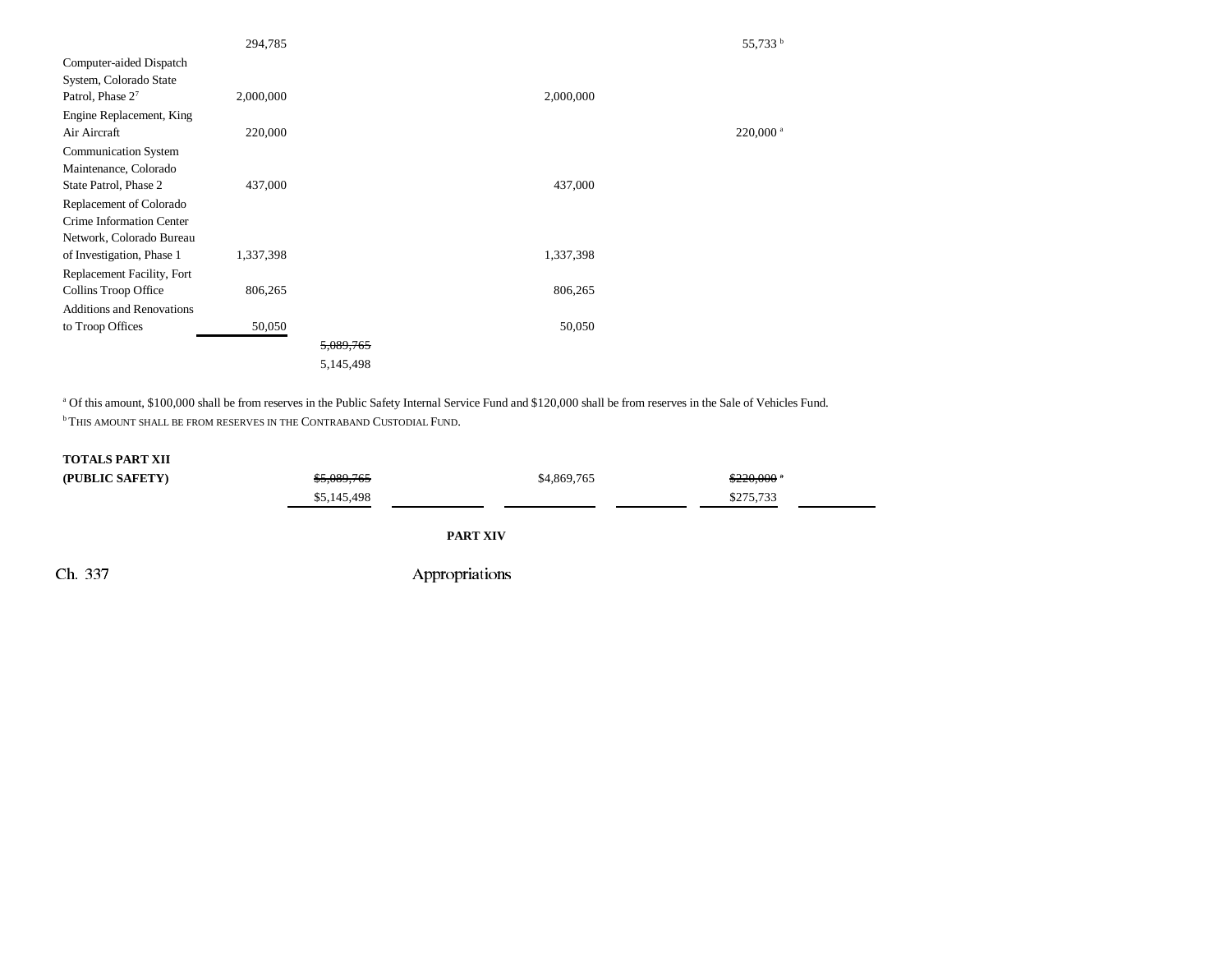|                                                                               |                                      |              |                                                      |                                                                | APPROPRIATION FROM          |                                              |                                |
|-------------------------------------------------------------------------------|--------------------------------------|--------------|------------------------------------------------------|----------------------------------------------------------------|-----------------------------|----------------------------------------------|--------------------------------|
|                                                                               | <b>ITEM &amp;</b><br><b>SUBTOTAL</b> | <b>TOTAL</b> | <b>CAPITAL</b><br><b>CONSTRUCTION</b><br><b>FUND</b> | <b>CAPITAL</b><br>CONSTRUCTION<br><b>FUND</b><br><b>EXEMPT</b> | <b>CASH</b><br><b>FUNDS</b> | <b>CASH</b><br><b>FUNDS</b><br><b>EXEMPT</b> | <b>FEDERAL</b><br><b>FUNDS</b> |
|                                                                               | \$                                   | \$           | \$                                                   | \$                                                             | \$                          | \$                                           | \$                             |
|                                                                               |                                      |              | <b>DEPARTMENT OF REVENUE</b>                         |                                                                |                             |                                              |                                |
| (1) CAPITAL CONSTRUCTION<br><b>PROJECTS</b>                                   |                                      |              |                                                      |                                                                |                             |                                              |                                |
| Reengineering Project,<br><b>Motor Carrier Services</b>                       |                                      |              |                                                      |                                                                |                             |                                              |                                |
| Division                                                                      | 602,513                              |              |                                                      |                                                                |                             | 602,513 <sup>a</sup>                         |                                |
| Renovation of Space,<br><b>Grand Junction State</b><br>Office Building, Motor |                                      |              |                                                      |                                                                |                             |                                              |                                |
| Vehicle Division                                                              | 77,229                               |              |                                                      | 77,229                                                         |                             |                                              |                                |
| Asphalt Repair, Trinidad                                                      |                                      |              |                                                      |                                                                |                             |                                              |                                |
| Port of Entry                                                                 | 482,446                              |              |                                                      | 482,446                                                        |                             |                                              |                                |
| Computer Upgrade,                                                             |                                      |              |                                                      |                                                                |                             |                                              |                                |
| Lottery Division <sup>9</sup>                                                 | 595,571                              |              |                                                      |                                                                |                             | 595,571 <sup>b</sup>                         |                                |
| <b>CONSTRUCTION SITE</b>                                                      |                                      |              |                                                      |                                                                |                             |                                              |                                |
| <b>WORK</b>                                                                   | 30,000                               |              |                                                      |                                                                |                             | $30,000$ <sup>a</sup>                        |                                |
|                                                                               |                                      | 1,757,759    |                                                      |                                                                |                             |                                              |                                |
|                                                                               |                                      | 1,787,759    |                                                      |                                                                |                             |                                              |                                |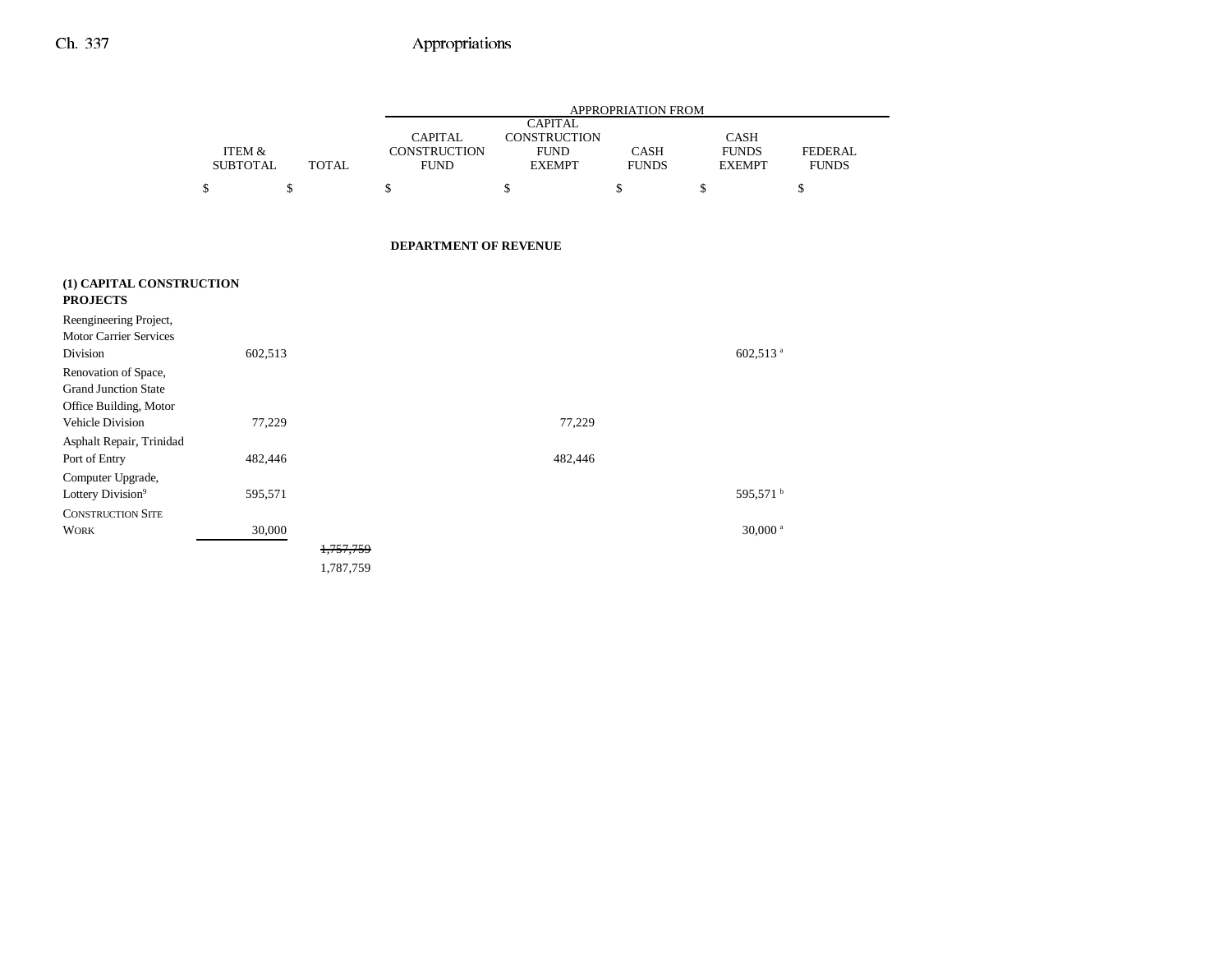<sup>a</sup> This amount THESE AMOUNTS shall be from the Highway Users Tax Fund pursuant to Section 43-4-201(3)(a), C.R.S.

**b** This amount shall be from the State Lottery Fund.

#### **TOTALS PART XIV**

| (REVENUE) | \$1,757,759 | \$559,675 | <del>\$1,198,084</del> *  |
|-----------|-------------|-----------|---------------------------|
|           | \$1,787,759 |           | $$1,228,084$ <sup>a</sup> |

<sup>a</sup> Of this amount, \$602,513 \$632,513 is from the Highway Users Tax Fund pursuant to Section 43-4-201(3)(a), C.R.S.

| <b>GRAND TOTALS</b>    |               |               |                         |                            |                         |
|------------------------|---------------|---------------|-------------------------|----------------------------|-------------------------|
| (CAPITAL CONSTRUCTION) | \$280,030,764 | \$166,991,628 | <del>\$38.401.579</del> | <del>\$64,147,403</del> °  | <del>\$10,490,154</del> |
|                        | \$284,679,988 | \$169,169,782 | \$37,986,806            | $$65.117,909$ <sup>a</sup> | \$12,405,491            |

<sup>a</sup> Of this amount, \$1,554,067 contains a (T) notation and \$602,513 \$632,513 is from the Highway Users Tax Fund pursuant to Section 43-4-201(3)(a), C.R.S.

**FOOTNOTES** -- The following statements are referenced to the numbered footnotes throughout section 2.

2a Capital Construction, Department of Higher Education, Colorado State University, Capital Construction Projects: Renovation of Gibbons Building; Renovation of Occupational Therapy Building; Renovation of JOHNSON HALL; RENOVATION OF STUDENT HEALTH CENTER AND GREEN HALL; RENOVATION OF SOUTH COLLEGE GYM; ACADEMIC RECONFIGURATION OF EDDY HALL; ACADEMIC RECONFIGURATION OF EDUCATION BUILDING; IMPROVEMENT OF CAMPUS ROADS, STREETS, CIRCULATION, AND LANDSCAPING; CAMPUS-WIDE WATER MITIGATION; SITE/BUILDING-SPECIFIC WATER MITIGATION -- AS PART OF THE TRANSFER AUTHORITY AUTHORIZED IN SECTION 24-75-108 (7), C.R.S., COLORADO STATE UNIVERSITY IS ALLOWED TO TRANSFER FUNDS AMONG THESE LINE ITEMS. SUCH TRANSFERS SHALL BE IN ADDITION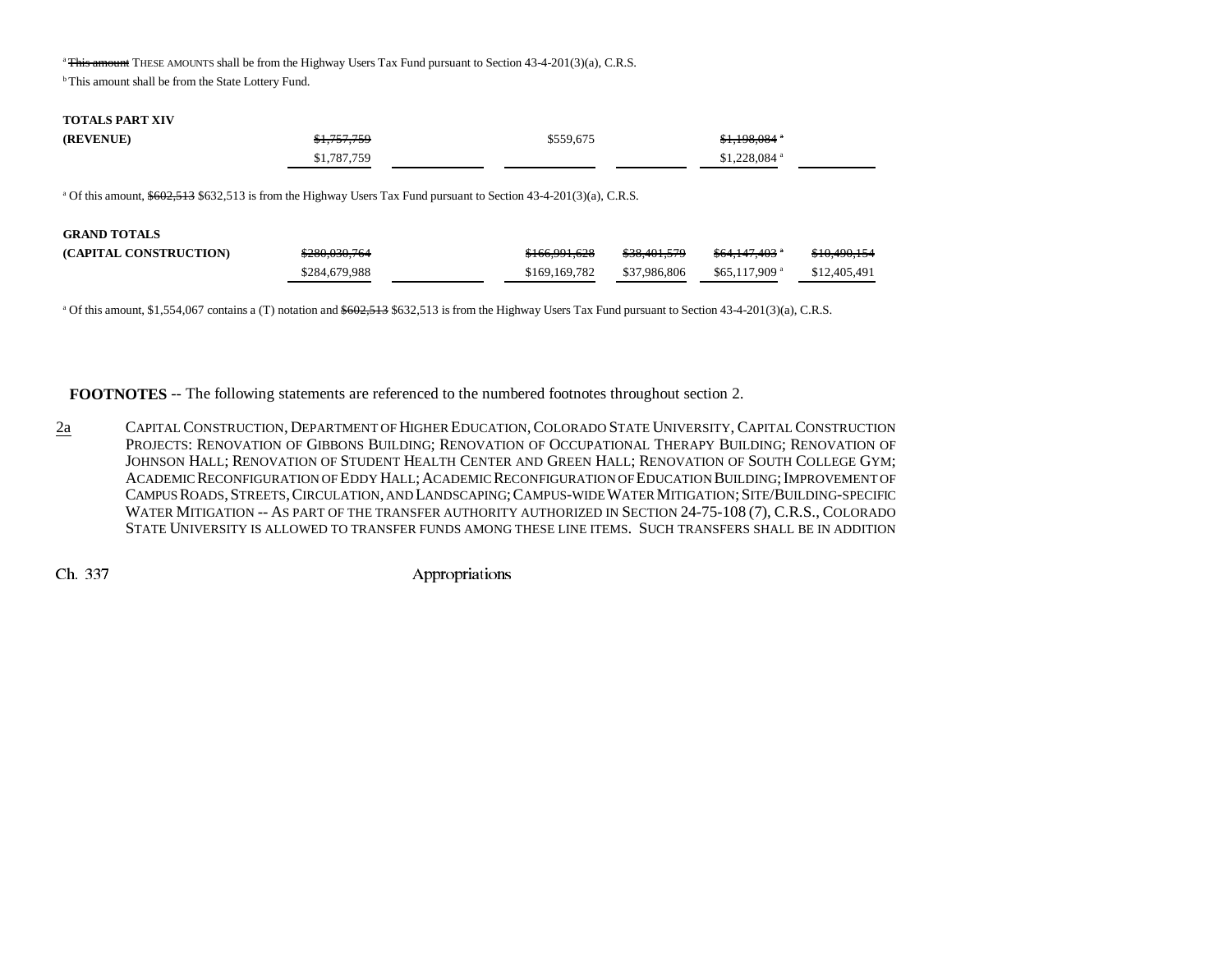|                 |        |              | APPROPRIATION FROM |              |               |                |  |  |
|-----------------|--------|--------------|--------------------|--------------|---------------|----------------|--|--|
|                 |        |              | <b>CAPITAL</b>     |              |               |                |  |  |
|                 |        | CAPITAL      | CONSTRUCTION       |              | <b>CASH</b>   |                |  |  |
| ITEM &          |        | CONSTRUCTION | <b>FUND</b>        | CASH         | <b>FUNDS</b>  | <b>FEDERAL</b> |  |  |
| <b>SUBTOTAL</b> | TOTAL. | <b>FUND</b>  | <b>EXEMPT</b>      | <b>FUNDS</b> | <b>EXEMPT</b> | <b>FUNDS</b>   |  |  |
|                 |        |              |                    |              |               |                |  |  |
|                 |        |              |                    |              |               |                |  |  |

TO THE TRANSFERS AUTHORIZED IN SECTION 24-75-108 (8), C.R.S.

**SECTION 2.** Section 21 (3) (e) and (4) (c) of chapter 243, Session Laws of Colorado 1995, are amended to read:

Section 21. **Appropriation for the 1994-95 fiscal year.** (3) (e) One hundred seven medium, ninety-six close, and sixty-four administrative segregation beds at the Fremont correctional facility as authorized by section 17-1-104.4 (4) (c) (II), Colorado Revised Statutes, of which an estimated ten million ninety-nine thousand one hundred twelve dollars (\$10,099,112) shall be for new bed construction and three million seven hundred thirty-five thousand two hundred eighty-eight dollars (\$3,735,288) shall be for addressing existing infrastructure deficiencies at the facility. THE APPROPRIATION IN THIS PARAGRAPH (e) SHALL BE AVAILABLE UNTIL THE COMPLETION OF THE PROJECT.

(4) (c) Four million five hundred eighty-four thousand three hundred dollars (\$4,584,300), or so much thereof as may be necessary, for ninety-four medium security beds at the Colorado Territorial correctional facility as authorized by section 17-1-104.4 (4) (d), Colorado Revised Statutes, of which an estimated two million five hundred eighty-two thousand nine hundred eighty-five dollars (\$2,582,985) shall be for new bed construction and two million one thousand three hundred fifteen dollars (\$2,001,315) shall be for addressing existing infrastructure deficiencies at the facility. THE APPROPRIATION IN THIS PARAGRAPH (c) SHALL BE AVAILABLE UNTIL THE COMPLETION OF THE PROJECT.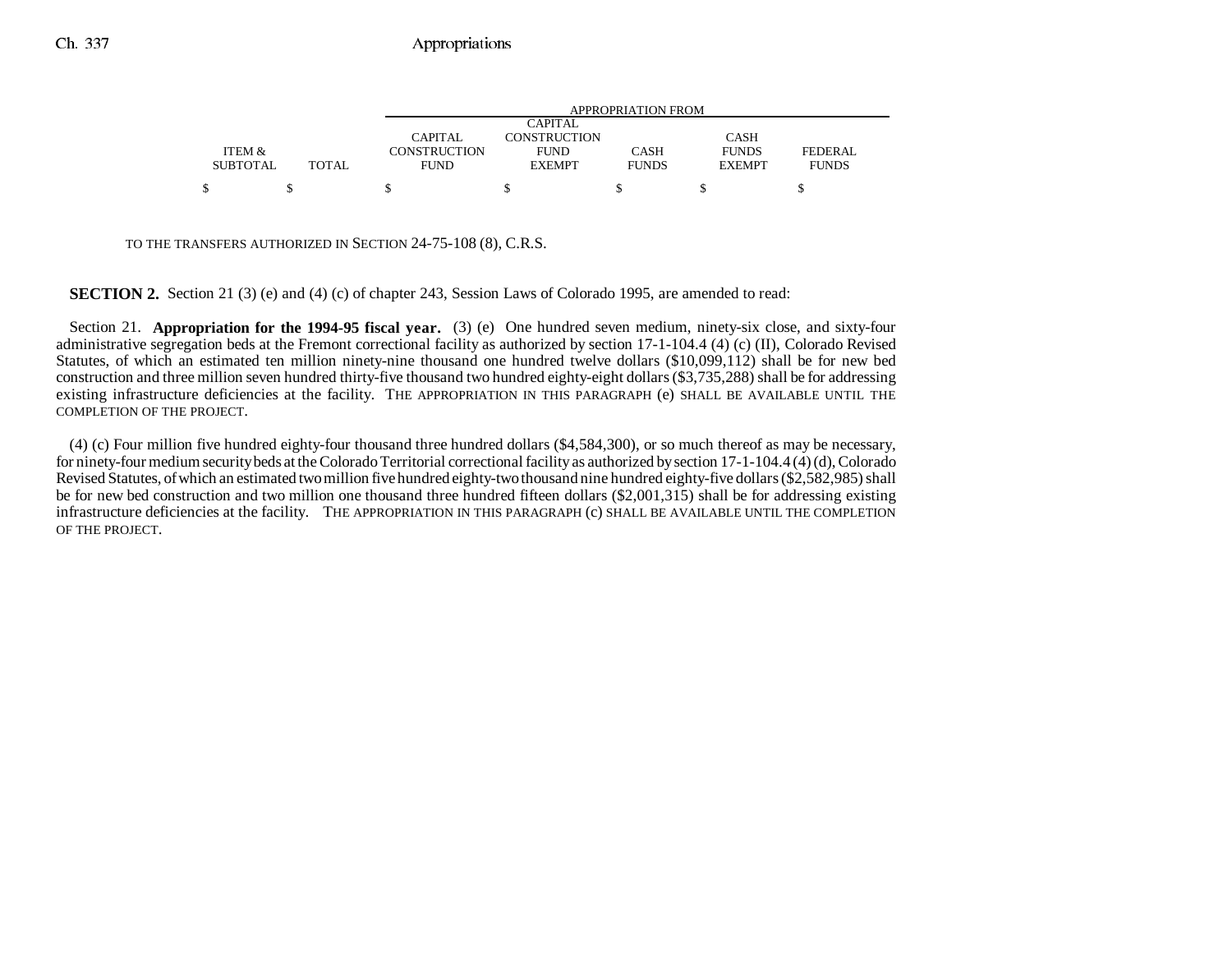**SECTION 3.** Section 22 (3) and (5) of chapter 243, Session Laws of Colorado 1995, are amended to read:

Section 22. **Appropriation for the 1995-96 fiscal year - appropriations in the long bill to be adjusted.** (3) For the fiscal year beginning July 1, 1995, there is hereby appropriated, out of any moneys in the capital construction fund created in section 24-75-302, Colorado Revised Statutes, not otherwise appropriated, to the department of corrections, five million five hundred forty-one thousand two hundred fifty dollars (\$5,541,250), FIVE MILLION SIX HUNDRED THIRTY-FOUR THOUSAND THREE HUNDRED THIRTEEN DOLLARS  $(\$5,634,313)$ , or so much thereof as may be necessary, for the health and life safety projects authorized by section 17-1-104.4 (6), Colorado Revised Statutes.

(5) For the fiscal year beginning July 1, 1995, there is hereby appropriated, out of any moneys in the capital construction fund created in section 24-75-302, Colorado Revised Statutes, not otherwise appropriated, to the department of corrections, the sum of six million eight hundred thousand dollars (\$6,800,000), or so much thereof as may be necessary, for one hundred ninety-two minimum restricted security beds at the Rifle correctional center as authorized by section 17-1-104.4 (4) (f), Colorado Revised Statutes, and for the remediation of certain existing infrastructure deficiencies at the center. IN ADDITION TO ANY OTHER APPROPRIATION, THERE IS HEREBY APPROPRIATED, TO THE DEPARTMENT OF CORRECTIONS, FOR THE FISCAL YEAR BEGINNING JULY 1, 1995, THE SUM OF TEN MILLION TWO HUNDRED THREE THOUSAND THREE HUNDRED EIGHTY-FIVE DOLLARS (\$10,203,385), OR SO MUCH THEREOF AS MAY BE NECESSARY, FOR THE IMPLEMENTATION OF THIS ACT. OF SAID SUM, NINE MILLION FOUR HUNDRED SEVENTY-FOUR THOUSAND THREE HUNDRED EIGHTY-FIVE DOLLARS (\$9,474,385) SHALL BE FROM THE CAPITAL CONSTRUCTION FUND CREATED IN SECTION 24-75-302, COLORADOREVISED STATUTES, AND SEVEN HUNDRED TWENTY-NINE THOUSAND DOLLARS (\$729,000) SHALL BE FROM THE CANTEEN OPERATION ADMINISTERED BY THE DEPARTMENT OF CORRECTIONS. SAID APPROPRIATION SHALL BE FOR ONE HUNDRED NINETY-TWO MINIMUMRESTRICTED SECURITY BEDS AT THE RIFLE CORRECTIONAL CENTER AS AUTHORIZED BY SECTION 17-1-104.4(4)(f), COLORADO REVISED STATUTES, AND FOR THE REMEDIATION OF CERTAIN EXISTING INFRASTRUCTURE DEFICIENCIES AT THE CENTER.

**SECTION 4.** Section 1 (2)(ee) and (10)(a) of chapter 260, Session Laws of Colorado 1995, are amended to read:

Section 1. **Appropriations for the 1994-95 fiscal year.** (2) In addition to any other appropriation made for the current fiscal year, there is hereby appropriated, out of any moneys in the capital construction fund created in section 24-75-302, Colorado Revised Statutes, not otherwise appropriated, the following amounts: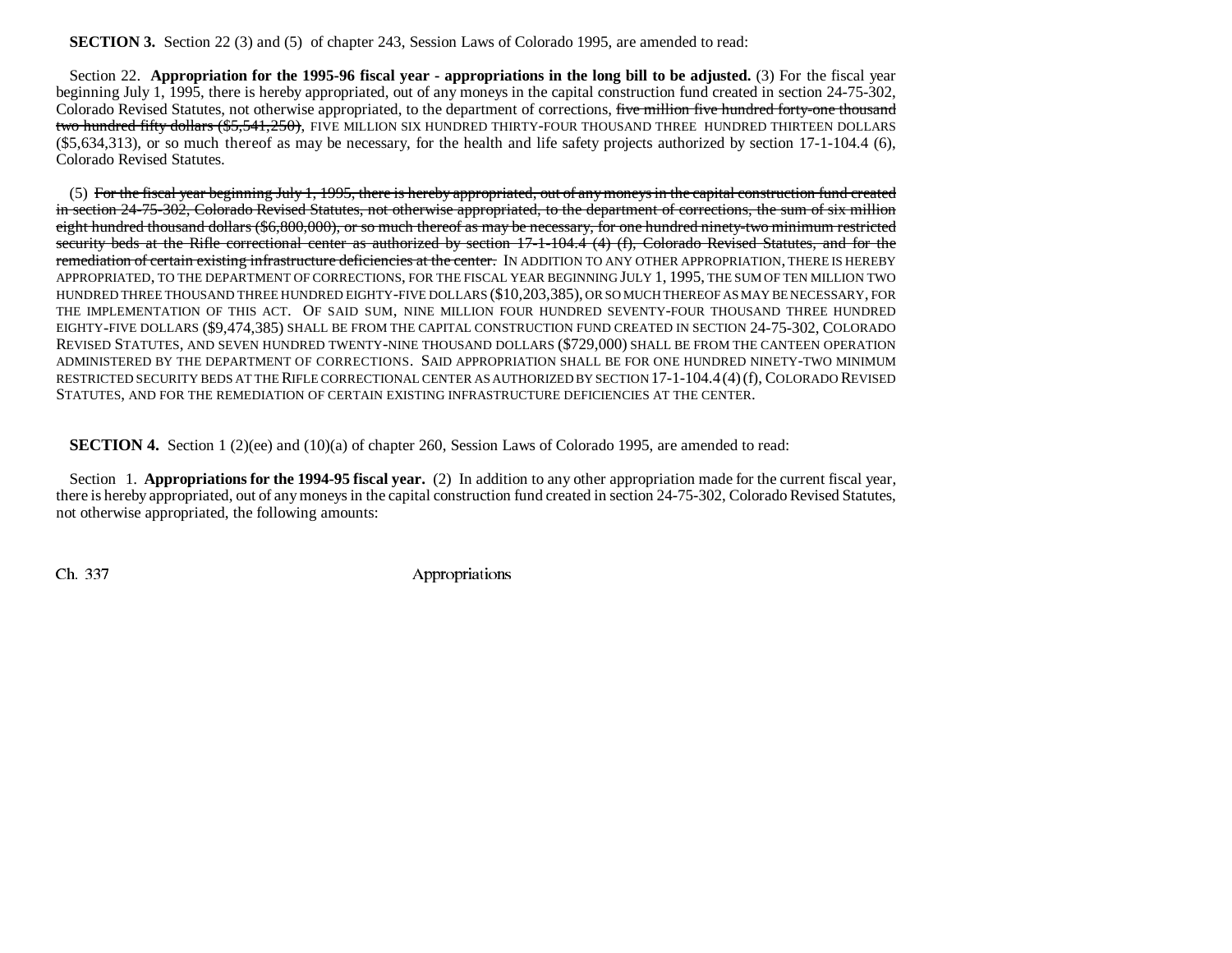|                 |              |                     |                | APPROPRIATION FROM |               |              |
|-----------------|--------------|---------------------|----------------|--------------------|---------------|--------------|
|                 |              |                     | <b>CAPITAL</b> |                    |               |              |
|                 |              | CAPITAL             | CONSTRUCTION   |                    | <b>CASH</b>   |              |
| ITEM &          |              | <b>CONSTRUCTION</b> | <b>FUND</b>    | <b>CASH</b>        | <b>FUNDS</b>  | FEDERAL      |
| <b>SUBTOTAL</b> | <b>TOTAL</b> | <b>FUND</b>         | <b>EXEMPT</b>  | <b>FUNDS</b>       | <b>EXEMPT</b> | <b>FUNDS</b> |
|                 |              |                     |                |                    |               |              |

(ee) Four million dollars (\$4,000,000), or so much thereof as may be necessary, to the board of trustees of the Colorado school of mines for the removal of the hazardous waste pile at the Colorado school of mines research institute. THE PROVISIONS OF SUBSECTION (10) (a) NOTWITHSTANDING, THIS APPROPRIATION SHALL BE AVAILABLE UNTIL FULLY EXPENDED BY THE COLORADO SCHOOL OF MINES.

(10) (a) EXCEPT AS PROVIDED IN SUBSECTION (2)(ee) OF THIS SECTION, the appropriations made in this section shall become available upon passage of this act and, if any appropriated project is initiated within the fiscal year, the appropriation for the project shall remain available until completion of the project or for a period of three years, whichever comes first, at which time unexpended and unencumbered balances shall revert to the funds from which they were appropriated.

**SECTION 5.** Part X (1) and the affected totals of section 3 of chapter 283, Session Laws of Colorado 1995, are amended to read:

Section 3. **Capital construction appropriation.**

**PART XDEPARTMENT OF PUBLIC HEALTH AND ENVIRONMENT**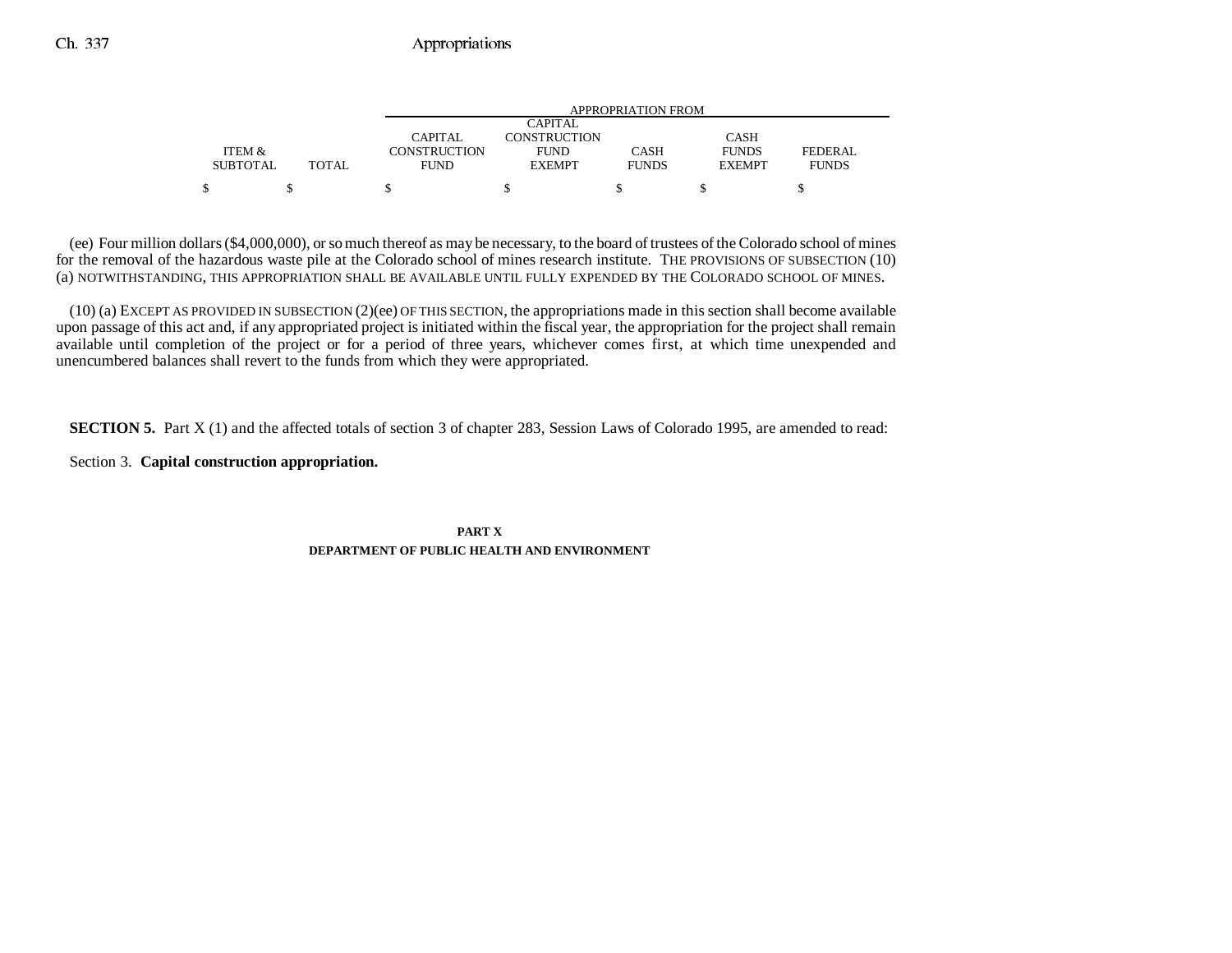| (1) UMTRAP SITE CLEANUP                                                                                    | 50,000,000    |              |             | $5,000,000$ $^{\circ}$     | 45,000,000    |
|------------------------------------------------------------------------------------------------------------|---------------|--------------|-------------|----------------------------|---------------|
|                                                                                                            | 74,000,000    |              |             | 7,400,000 <sup>a</sup>     | 66,600,000    |
|                                                                                                            |               |              |             |                            |               |
| <sup>a</sup> This amount shall be from reserves in the Uranium Mill Tailings Remedial Action Program Fund. |               |              |             |                            |               |
|                                                                                                            |               |              |             |                            |               |
| <b>TOTALS PART X</b>                                                                                       |               |              |             |                            |               |
| (PUBLIC HEALTH AND                                                                                         |               |              |             |                            |               |
| <b>ENVIRONMENT</b> )                                                                                       | \$86,882,300  | \$2,000,000  | \$9,006,200 | \$10,637,700               | \$65,238,400  |
|                                                                                                            | \$110,882,300 |              |             | \$13,037,700               | \$86,838,400  |
|                                                                                                            |               |              |             |                            |               |
| <b>GRAND TOTALS</b>                                                                                        |               |              |             |                            |               |
| (CAPITAL CONSTRUCTION)                                                                                     | \$302,244,599 | \$94,425,953 | \$9,498,429 | $$94.746.057$ $*$          | \$103,574,160 |
|                                                                                                            | \$326,244,599 |              |             | \$97,146,057 $\mathrm{^a}$ | \$125,174,160 |

<sup>a</sup> Of this amount, \$978,559 contains a (T) notation and \$1,918,902 is from the Highway Users Tax Fund pursuant to Section 43-4-201 (3)(a), C.R.S.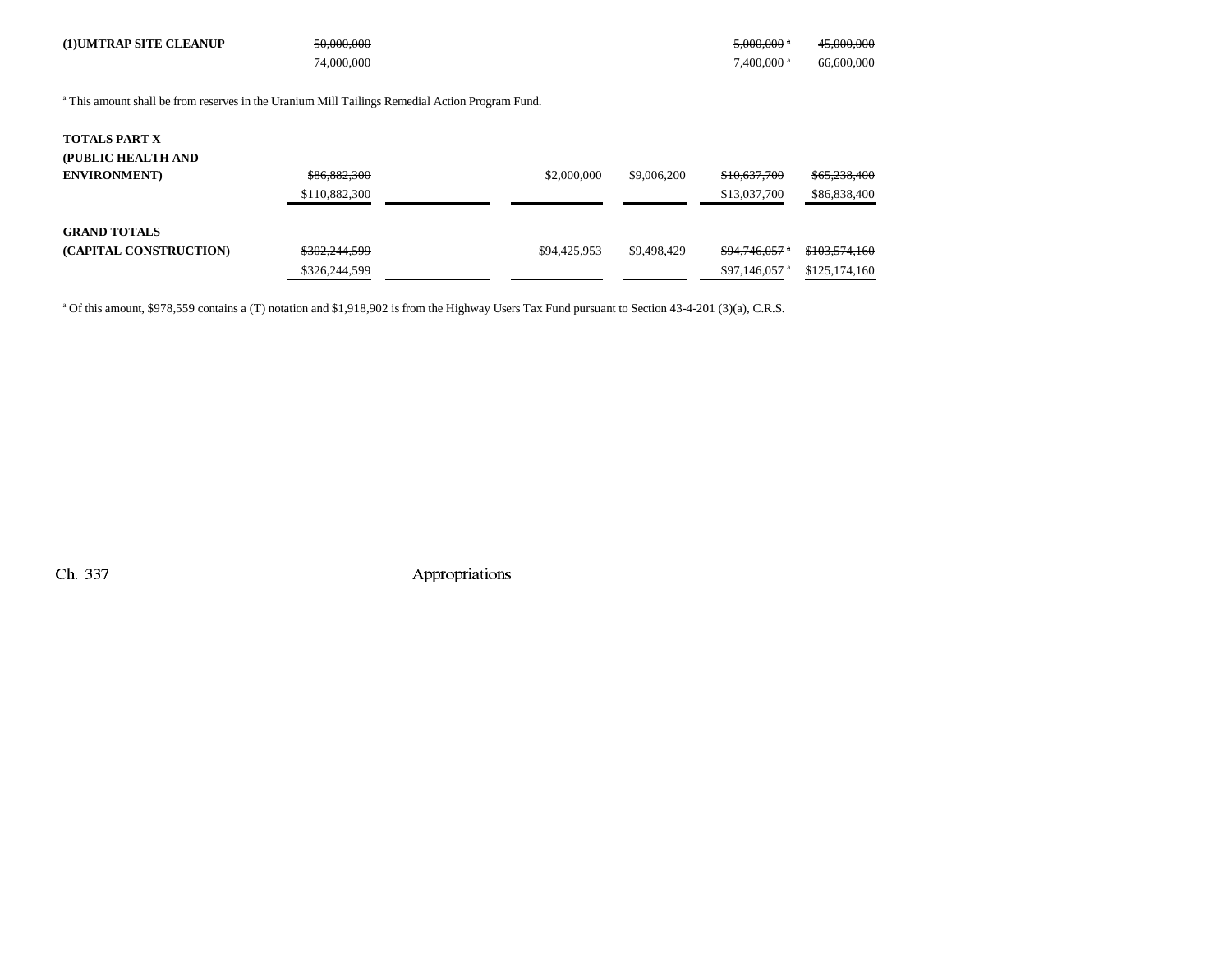|                 |       |                     |                     | APPROPRIATION FROM |               |              |
|-----------------|-------|---------------------|---------------------|--------------------|---------------|--------------|
|                 |       |                     | CAPITAL             |                    |               |              |
|                 |       | CAPITAL             | <b>CONSTRUCTION</b> |                    | <b>CASH</b>   |              |
| ITEM &          |       | <b>CONSTRUCTION</b> | <b>FUND</b>         | CASH               | <b>FUNDS</b>  | FEDERAL      |
| <b>SUBTOTAL</b> | TOTAL | <b>FUND</b>         | <b>EXEMPT</b>       | <b>FUNDS</b>       | <b>EXEMPT</b> | <b>FUNDS</b> |
|                 |       |                     |                     |                    |               |              |

**SECTION 6.** Part V (3) (B) and Part IX (7) and the affected totals of section 3 of chapter 324, Session Laws of Colorado 1996, are amended to read:

Section 3. **Capital construction appropriation.**

### **PART VDEPARTMENT OF HUMAN SERVICES**

**(3)OFFICE OF HEALTH AND REHABILITATION (B)Capital Construction Projects** Kitchen and Warehouse Consolidation and Renovation, Colorado Mental Health Institute at Pueblo 419,200 784,500 Deficiency and Group Home Improvements, Grand Junction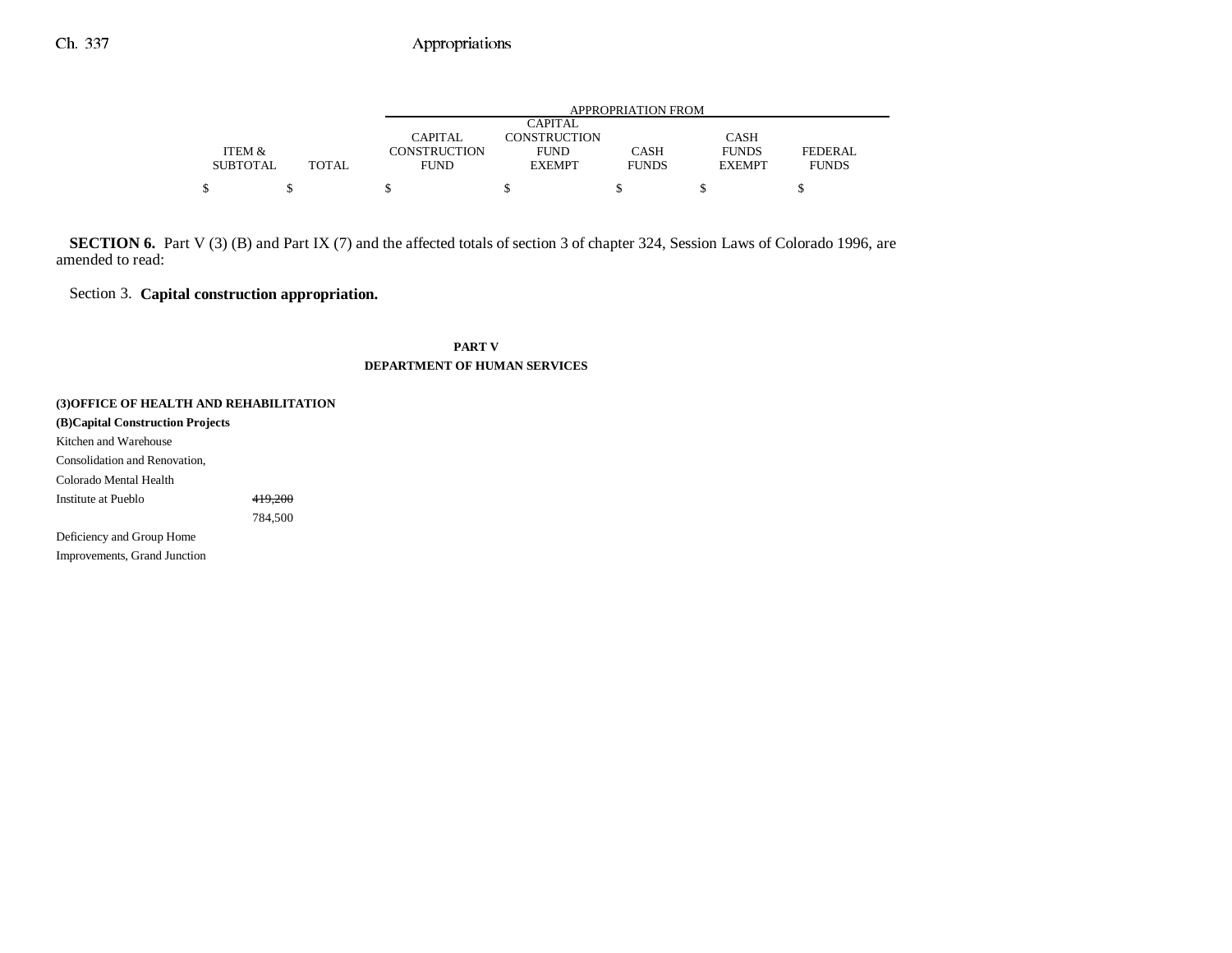| Regional Center, Phase 1                    | 666,500   |             |                         |                     |                        |             |
|---------------------------------------------|-----------|-------------|-------------------------|---------------------|------------------------|-------------|
|                                             | 1,085,700 |             | 1,085,700               |                     |                        |             |
|                                             | 1,451,000 |             | 1,451,000               |                     |                        |             |
|                                             |           | 3,459,400   |                         |                     |                        |             |
|                                             |           | 3,824,700   |                         |                     |                        |             |
|                                             |           |             |                         |                     |                        |             |
| <b>TOTALS PART V</b>                        |           |             |                         |                     |                        |             |
| (HUMAN SERVICES)                            |           | \$9,382,994 | \$8,026,273             |                     |                        | \$1,356,721 |
|                                             |           | \$9,748,294 | \$8,391,573             |                     |                        |             |
|                                             |           |             |                         |                     |                        |             |
|                                             |           |             | <b>PARTIX</b>           |                     |                        |             |
|                                             |           |             | DEPARTMENT OF PERSONNEL |                     |                        |             |
| (7) CAPITAL CONSTRUCTION<br><b>PROJECTS</b> |           |             |                         |                     |                        |             |
| Telecommunications-Microway                 |           |             |                         |                     |                        |             |
| e Equipment Replacement,                    |           |             |                         |                     |                        |             |
| Phase 5                                     | 2,713,838 |             | 569,906                 |                     | 2,143,932 <sup>a</sup> |             |
| Asynchronous Transfer Mode                  |           |             |                         |                     |                        |             |
| Telecommunications                          |           |             |                         |                     |                        |             |
| Equipment, Phase 1                          | 2,552,439 |             |                         |                     | 2,552,439 b            |             |
|                                             | 2,048,432 |             |                         |                     | 2,048,432 b            |             |
| Capitol Complex Telephone                   |           |             |                         |                     |                        |             |
| System                                      | 812,060   |             |                         | $812,060$ $\degree$ |                        |             |
|                                             |           |             |                         |                     | 812,060 $\degree$      |             |
| Equipment Replacement,                      |           |             |                         |                     |                        |             |
| Pueblo Data Entry Center,                   |           |             |                         |                     |                        |             |
| Phase 1                                     | 210,000   |             |                         |                     | $210,000$ <sup>d</sup> |             |
|                                             |           |             |                         |                     |                        |             |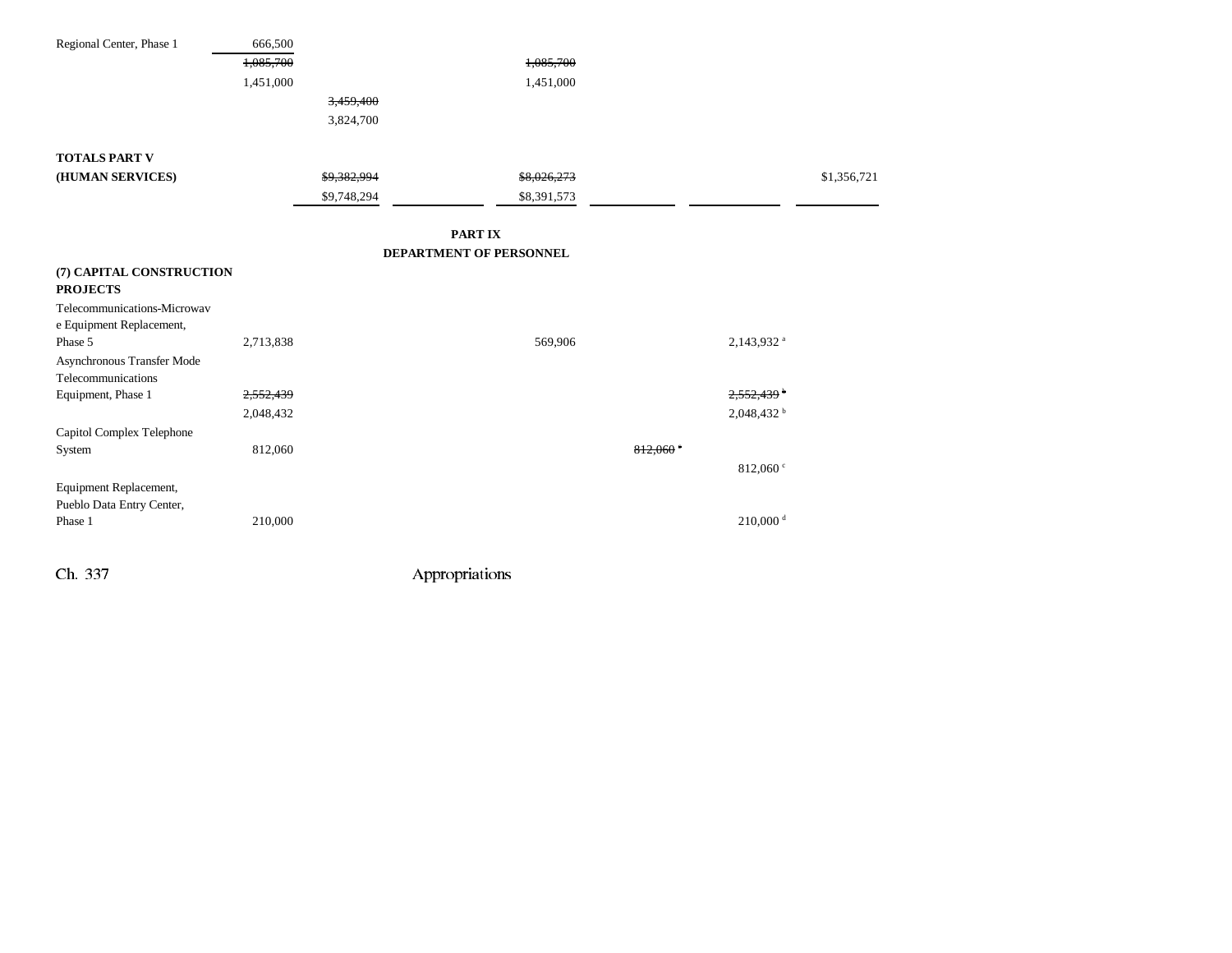|                                                                              |                           |                        | <b>APPROPRIATION FROM</b>                            |                                                                       |                             |                                              |                                |  |
|------------------------------------------------------------------------------|---------------------------|------------------------|------------------------------------------------------|-----------------------------------------------------------------------|-----------------------------|----------------------------------------------|--------------------------------|--|
|                                                                              | ITEM &<br><b>SUBTOTAL</b> | <b>TOTAL</b>           | <b>CAPITAL</b><br><b>CONSTRUCTION</b><br><b>FUND</b> | <b>CAPITAL</b><br><b>CONSTRUCTION</b><br><b>FUND</b><br><b>EXEMPT</b> | <b>CASH</b><br><b>FUNDS</b> | <b>CASH</b><br><b>FUNDS</b><br><b>EXEMPT</b> | <b>FEDERAL</b><br><b>FUNDS</b> |  |
| \$                                                                           |                           | \$                     | \$                                                   | \$                                                                    | \$                          | \$                                           | \$                             |  |
| Network Management System,<br>General Government Computer<br>Center, Phase 3 | 226,000                   | 6,514,337<br>6,010,330 |                                                      | 20                                                                    |                             | $226,000$ <sup>d</sup>                       |                                |  |

<sup>a</sup> Of this amount, \$1,736,856(T) shall be from the Department of Public Safety, and \$407,076 shall be from the Telecommunications Network Fund.

 $b$  This amount shall be from the Digital Data Network Fund.

c This amount shall be from the Telecommunications Network Fund AND SHALL BE COLLECTED FROM OTHER STATE AGENCIES.

d These amounts shall be from the General Government Computer Center Revolving Fund.

#### **TOTALS PART IX**

| (PERSONNEL) | \$45,223,813 | \$38,563,968 | \$812,060 | <del>\$5,847,785</del> *  |  |
|-------------|--------------|--------------|-----------|---------------------------|--|
|             | \$44,719,806 |              |           | $$6,155,838$ <sup>a</sup> |  |

a Of this amount, \$2,452,270 contains a (T) notation.

**GRAND TOTALS**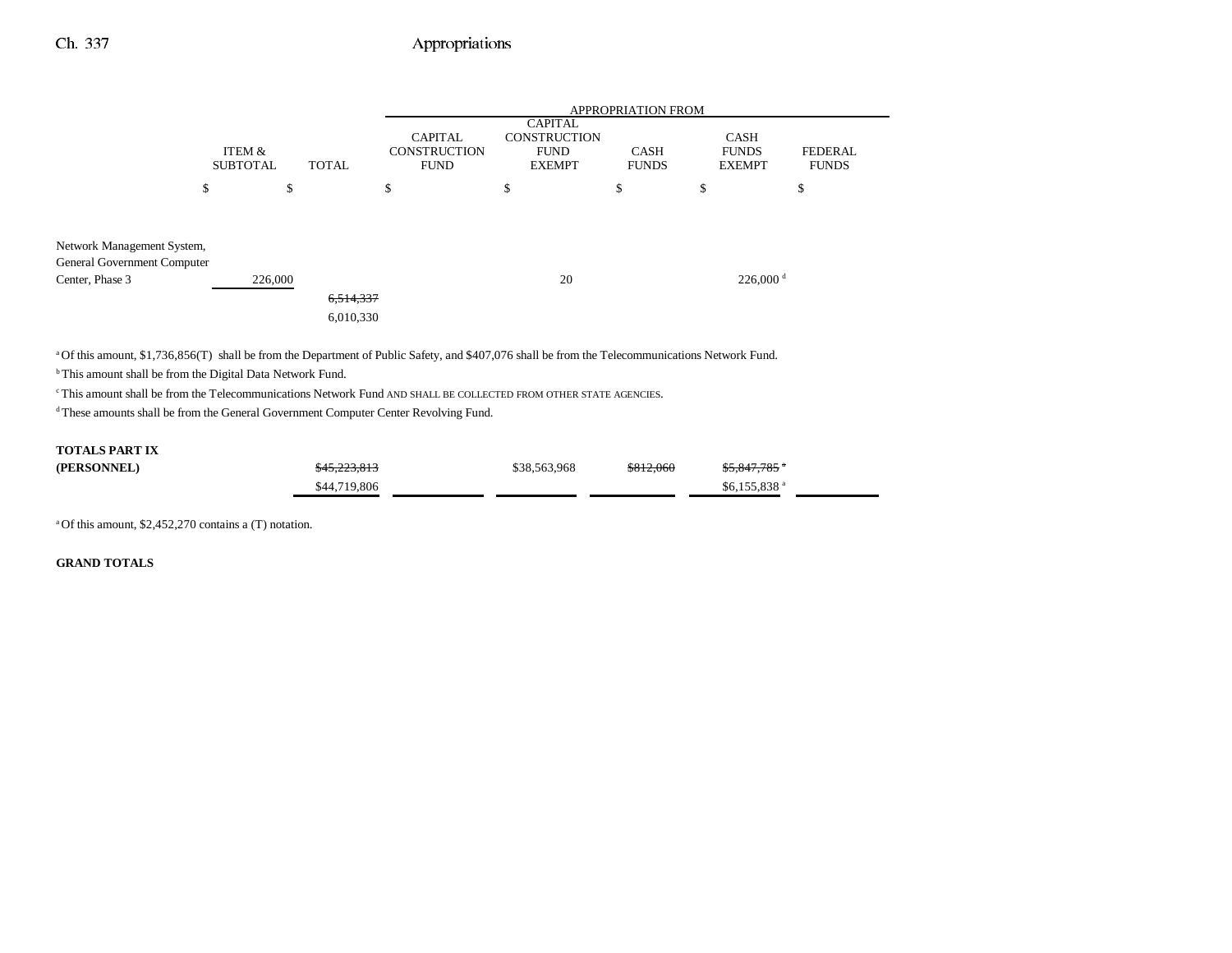| (CAPITAL CONSTRUCTION) | <del>\$316,401,894</del> | <del>\$187,922,154</del> | \$13,652,060 | <del>\$111,174,646</del> *  | \$3,653,034 |
|------------------------|--------------------------|--------------------------|--------------|-----------------------------|-------------|
|                        | \$316,263,187            | \$188,287,454            | \$12,840,000 | $$111.482.699$ <sup>a</sup> |             |

<sup>a</sup> Of this amount, \$2,452,270 contains a (T) notation and \$1,923,856 is from the Highway Users Tax Fund pursuant to Section 43-4-201-(3)(a), C.R.S.

**SECTION 7.** Part VIII (2) and the affected totals of section 3 of chapter 283, Session Laws of Colorado 1995, as amended by section 1 of chapter 325, Session Laws of Colorado 1996, and as further amended by section 2 of chapter 311, Session Laws of Colorado 1997, are amended, and Part VIII is further amended BY THE ADDITION OF A NEW FOOTNOTE, to read:

## Section 3. **Capital construction appropriation.**

**(2)CAPITAL CONSTRUCTION PROJECTS**

### **PART VIII DEPARTMENT OF MILITARY AFFAIRS**

| (2)CAPITAL CONSTRUCTION PROJECTS  |            |           |                      |                        |            |
|-----------------------------------|------------|-----------|----------------------|------------------------|------------|
| Denver Armory                     | 9,274,066  | 825,808   |                      | $981,741$ $\degree$    | 7,466,517  |
|                                   | 10,079,066 | 1,678,139 | $805,000 \text{°}$   | $129,410$ <sup>a</sup> |            |
| Metro Denver Organizational       |            |           |                      |                        |            |
| Maintenance Shop                  | 2.299.994  | 13.930    |                      |                        | 2,286,064  |
| <b>Consolidated Stock Control</b> |            |           |                      |                        |            |
| Logistics Management Facility     | 2,316,113  | 12,800    |                      |                        | 2,303,313  |
| Centennial Training Site at Ft.   |            |           |                      |                        |            |
| Carson                            | 18.988.367 | 6,300     |                      |                        | 18.982.067 |
| <b>HQSTARC</b> Englewood          |            |           |                      |                        |            |
| <b>Armory Addition</b>            | 2,318,468  |           |                      |                        | 2,318,468  |
| Greeley Armory, Phase 2           | 3,982,995  |           | 846,583 <sup>b</sup> | 892.979 <sup>a</sup>   | 2,243,433  |
|                                   |            |           |                      |                        |            |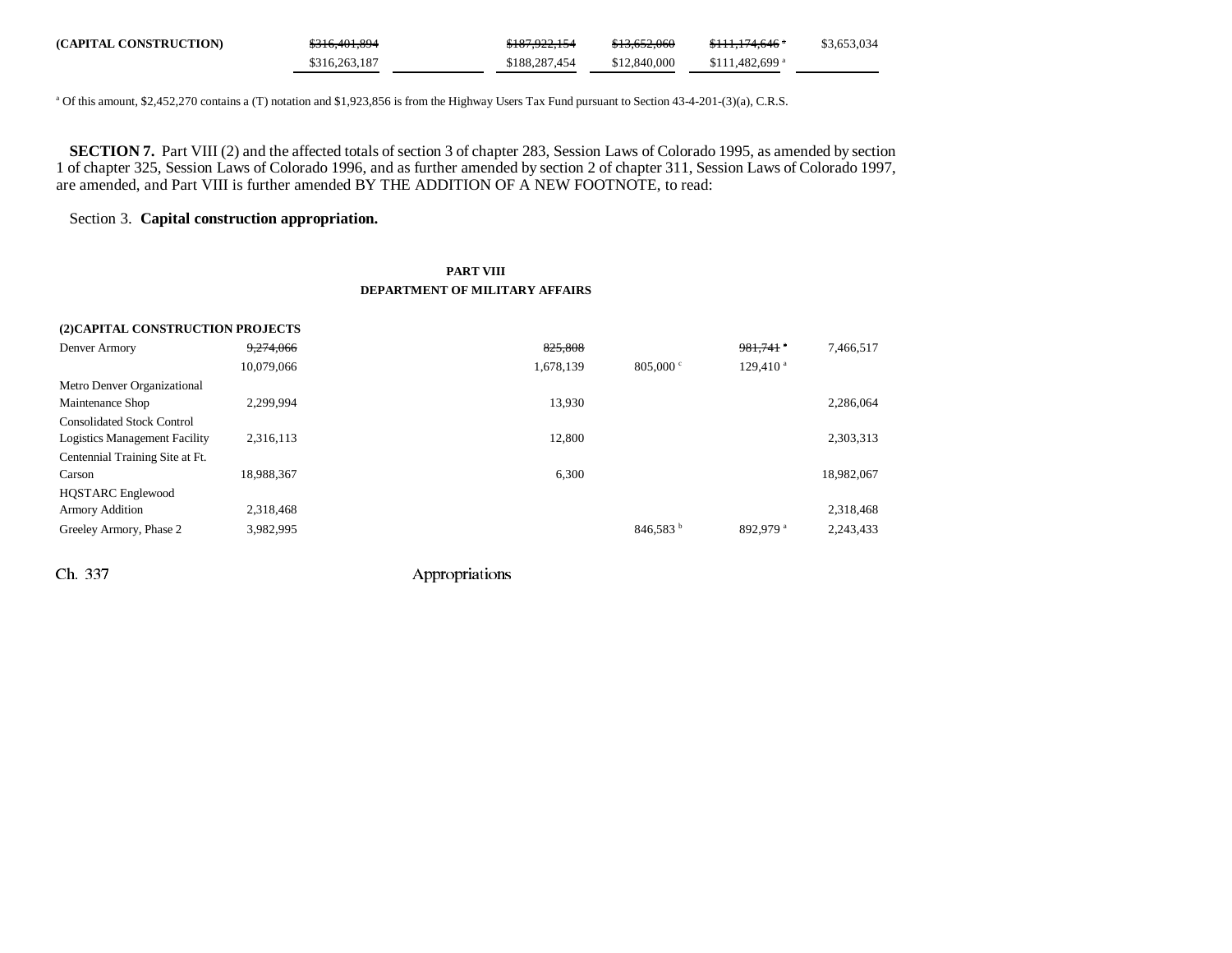|                                                                         |                           |               | <b>APPROPRIATION FROM</b>                            |                                                                       |                             |                                              |                                |  |
|-------------------------------------------------------------------------|---------------------------|---------------|------------------------------------------------------|-----------------------------------------------------------------------|-----------------------------|----------------------------------------------|--------------------------------|--|
|                                                                         | ITEM &<br><b>SUBTOTAL</b> | <b>TOTAL</b>  | <b>CAPITAL</b><br><b>CONSTRUCTION</b><br><b>FUND</b> | <b>CAPITAL</b><br><b>CONSTRUCTION</b><br><b>FUND</b><br><b>EXEMPT</b> | <b>CASH</b><br><b>FUNDS</b> | <b>CASH</b><br><b>FUNDS</b><br><b>EXEMPT</b> | <b>FEDERAL</b><br><b>FUNDS</b> |  |
|                                                                         | \$<br>\$                  |               | \$                                                   | \$                                                                    | \$                          | \$                                           | \$                             |  |
|                                                                         |                           |               |                                                      |                                                                       |                             |                                              |                                |  |
| Boulder/Longmont Armory,<br>Phase $11^{2a}$                             | 718,806                   | 39,898,809    |                                                      |                                                                       |                             | 337,209 <sup>a</sup>                         | 381,597                        |  |
|                                                                         |                           | 40,703,809    |                                                      |                                                                       |                             |                                              |                                |  |
| <sup>a</sup> These amounts shall be from the Real Estate Proceeds Fund. |                           |               |                                                      |                                                                       |                             |                                              |                                |  |
| <sup>b</sup> This amount shall be from the City of Greeley.             |                           |               |                                                      |                                                                       |                             |                                              |                                |  |
| <sup>c</sup> This amount shall be from the City and County of Denver.   |                           |               |                                                      |                                                                       |                             |                                              |                                |  |
| <b>TOTALS PART VIII</b>                                                 |                           |               |                                                      |                                                                       |                             |                                              |                                |  |
| (MILITARY AFFAIRS)                                                      |                           | \$40,461,225  |                                                      | \$1,315,619                                                           | \$846,583                   | \$2,211,929                                  | \$36,087,094                   |  |
|                                                                         |                           | \$41,266,225  |                                                      | \$2,167,950                                                           | \$1,651,583                 | \$1,359,598                                  |                                |  |
| <b>GRAND TOTALS</b><br>(CAPITAL                                         |                           |               |                                                      |                                                                       |                             |                                              |                                |  |
| <b>CONSTRUCTION)</b>                                                    |                           | \$360,346,477 |                                                      | \$151,219,888                                                         | \$10,025,012                | \$95,888,452 *                               | \$103,213,125                  |  |
|                                                                         |                           | \$361,151,477 |                                                      | \$152,072,219                                                         | \$10,830,012                | \$95,036,121 <sup>a</sup>                    |                                |  |